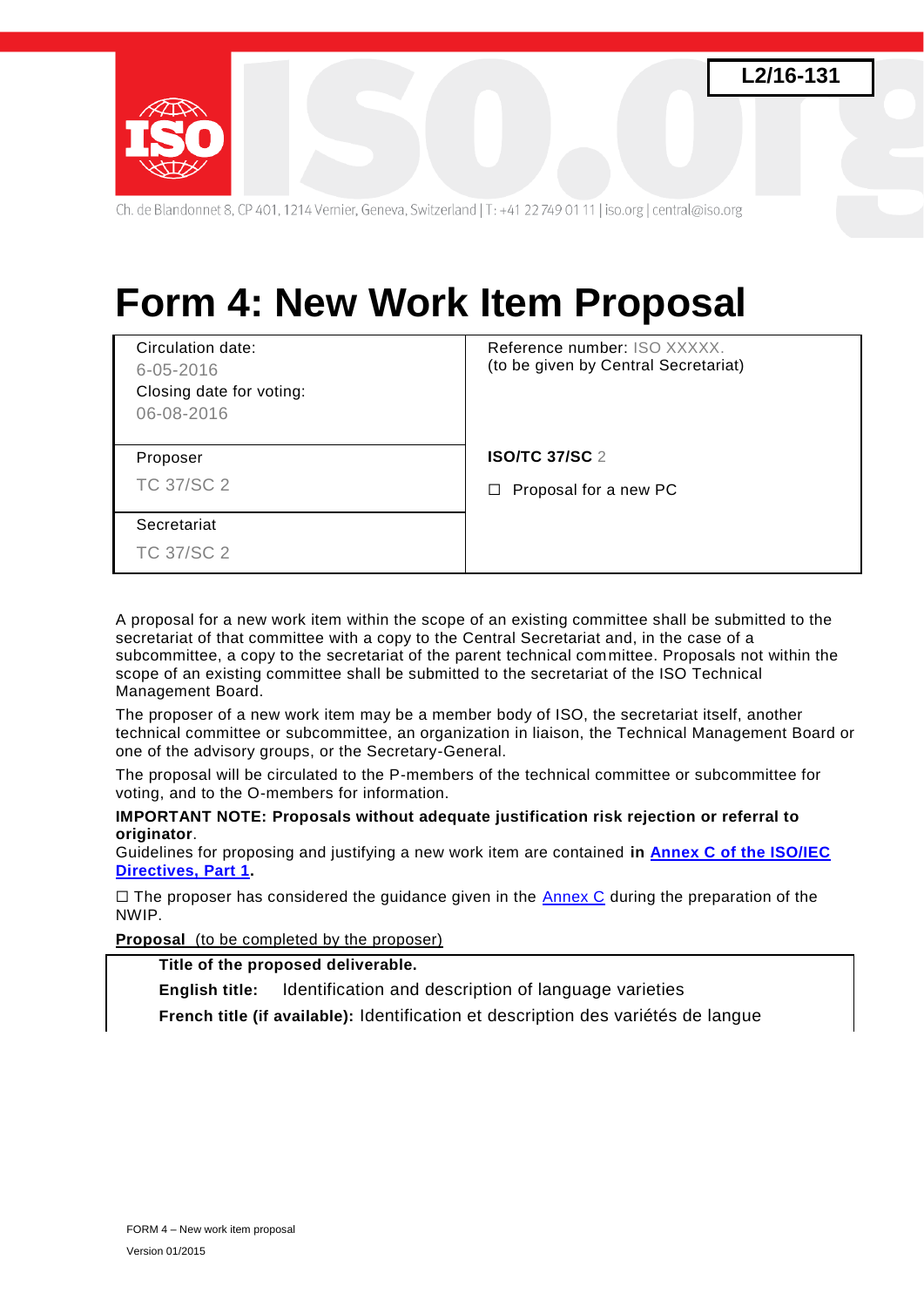### **Scope of the proposed deliverable.**

This proposed standard gives the general principles for the identification and description of varieties of natural language or other human communication means fully or largely equivalent to natural language. It also provides a system of basic dimensions (and sub-dimensions for some of these) as well as core values necessary to specify these dimensions or sub-dimensions. This allows for a systematic and comprehensive identification and description of the manifold kinds of language varieties – down to the language variety of an individual speaker.

### **Purpose and justification of the proposal\***

Description of language resources (LRs – in the broadest sense include written, spoken, signed, and other modalities), is a domain which is gaining importance in connection with the preservation of the digital heritage. More and more LRs – including also new forms of language resources such as social media data – are made available on the Internet. Existing LRs are increasingly digitized, while many new resources are created in digital form from the outset.

In addition, clearly described and identified LRs are a prerequisite for further developing speech technologies to be used use by ever more and smaller language communities, as well as by those suffering from one or the other kind of speech anomaly or communication disorder.

Speech technology is an important part of the language industry which is one of the fastest growing application areas of the ICT industry. The clear metadata approach of the proposed standard is a prerequisite for the sustainability of the archiving of LRs as well as of the interoperability (i.e. re-usability and re-purposability) of LRs over time and with different technologies for different purposes.

A standardized set of dimensions - as the one provided by the proposed standard for the identification of language varieties is important to guarantee frictionless exchange of information as well as to indicate the degree of re-usability and repurposability of LRs. In connection with these dimensions LRs are applicable in eBusiness, eHealth, eGovernment, eInclusion, eLearning, smart environments, ambient assisted living (AAL), and virtually all other information-rich applications where LRs are involved.

*Consider the following: Is there a verified market need for the proposal? What problem does this standard solve? What value will the document bring to end-users? See Annex C of the ISO/IEC Directives part 1 for more information.* 

*See the following guidance on justification statements on ISO Connect: <https://connect.iso.org/pages/viewpage.action?pageId=27590861>*

**Preparatory work** (at a minimum an outline should be included with the proposal)

X A draft is attached □ An outline is attached □ An existing document to serve as initial basis

The proposer or the proposer's organization is prepared to undertake the preparatory work required:

X Yes ☐ No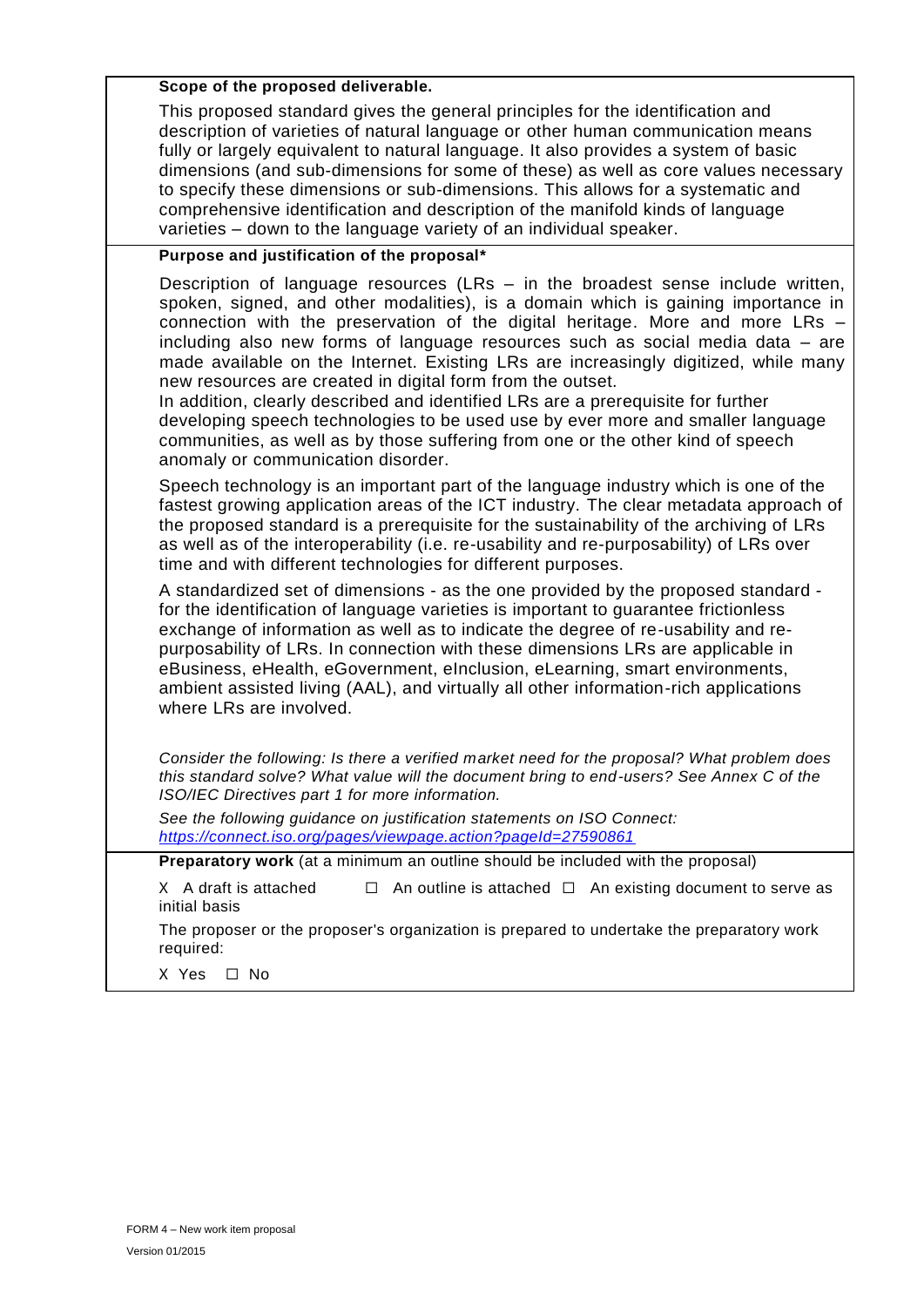| If a draft is attached to this proposal,:                                                                                                                                                                                                                                                                                                                                                                         |  |  |
|-------------------------------------------------------------------------------------------------------------------------------------------------------------------------------------------------------------------------------------------------------------------------------------------------------------------------------------------------------------------------------------------------------------------|--|--|
| Please select from one of the following options (note that if no option is selected, the default<br>will be the first option):                                                                                                                                                                                                                                                                                    |  |  |
| Draft document will be registered as new project in the committee's work programme<br>ப<br>(stage 20.00)                                                                                                                                                                                                                                                                                                          |  |  |
| X Draft document can be registered as a Working Draft (WD – stage 20.20)                                                                                                                                                                                                                                                                                                                                          |  |  |
| Draft document can be registered as a Committee Draft (CD - stage 30.00)<br>□                                                                                                                                                                                                                                                                                                                                     |  |  |
| Draft document can be registered as a Draft International Standard (DIS - stage 40.00)<br>□                                                                                                                                                                                                                                                                                                                       |  |  |
| Is this a Management Systems Standard (MSS)?                                                                                                                                                                                                                                                                                                                                                                      |  |  |
| □ Yes X No                                                                                                                                                                                                                                                                                                                                                                                                        |  |  |
| NOTE: if Yes, the NWIP along with the <i>Justification study</i> (see Annex SL of the Consolidated<br>ISO Supplement) must be sent to the MSS Task Force secretariat ( $\text{trb@iso.org}$ ) for approval<br>before the NWIP ballot can be launched.                                                                                                                                                             |  |  |
| Indication(s) of the preferred type or types of deliverable(s) to be produced under the<br>proposal.                                                                                                                                                                                                                                                                                                              |  |  |
| X International Standard<br><b>Technical Specification</b><br>$\Box$                                                                                                                                                                                                                                                                                                                                              |  |  |
| <b>Publicly Available Specification</b><br><b>Technical Report</b><br>$\Box$<br>$\Box$                                                                                                                                                                                                                                                                                                                            |  |  |
| Proposed development track                                                                                                                                                                                                                                                                                                                                                                                        |  |  |
| $\Box$ 1 (24 months)<br>X 2 (36 months - default)<br>$\Box$ 3 (48 months)                                                                                                                                                                                                                                                                                                                                         |  |  |
| Note: Good project management is essential to meeting deadlines. A committee may be<br>granted only one extension of up to 9 months for the total project duration (to be<br>approved by the ISO/TMB).                                                                                                                                                                                                            |  |  |
| Known patented items (see ISO/IEC Directives, Part 1 for important guidance)                                                                                                                                                                                                                                                                                                                                      |  |  |
| Yes X No<br>П.                                                                                                                                                                                                                                                                                                                                                                                                    |  |  |
| If "Yes", provide full information as annex                                                                                                                                                                                                                                                                                                                                                                       |  |  |
| Co-ordination of work: To the best of your knowledge, has this or a similar proposal been<br>submitted to another standards development organization?                                                                                                                                                                                                                                                             |  |  |
| □ Yes X No                                                                                                                                                                                                                                                                                                                                                                                                        |  |  |
| If "Yes", please specify which one(s):                                                                                                                                                                                                                                                                                                                                                                            |  |  |
| Click here to enter text.                                                                                                                                                                                                                                                                                                                                                                                         |  |  |
| A statement from the proposer as to how the proposed work may relate to or impact on<br>existing work, especially existing ISO and IEC deliverables. The proposer should<br>explain how the work differs from apparently similar work, or explain how duplication<br>and conflict will be minimized.                                                                                                              |  |  |
| The proposed standard is complementary to the multipart international standard ISO<br>639 which focuses on languages, language families and language groups. Based on<br>best practice in the field of documentation of language resources, it provides a<br>generic framework for identifying and describing the language varieties falling under<br>any given language down to the language use of individuals. |  |  |
| It adds a higher level of granularity to the International Standard ISO 24622-1:2015<br>developed by ISO/TC 37/SC 4.                                                                                                                                                                                                                                                                                              |  |  |
| It is complementary to the work of ISO/TC 37/SC 1/WG 4.                                                                                                                                                                                                                                                                                                                                                           |  |  |
| The project leader will work closely with the TC37 Terminology Coordination Group in<br>identifying and defining key terms relevant to language varieties.                                                                                                                                                                                                                                                        |  |  |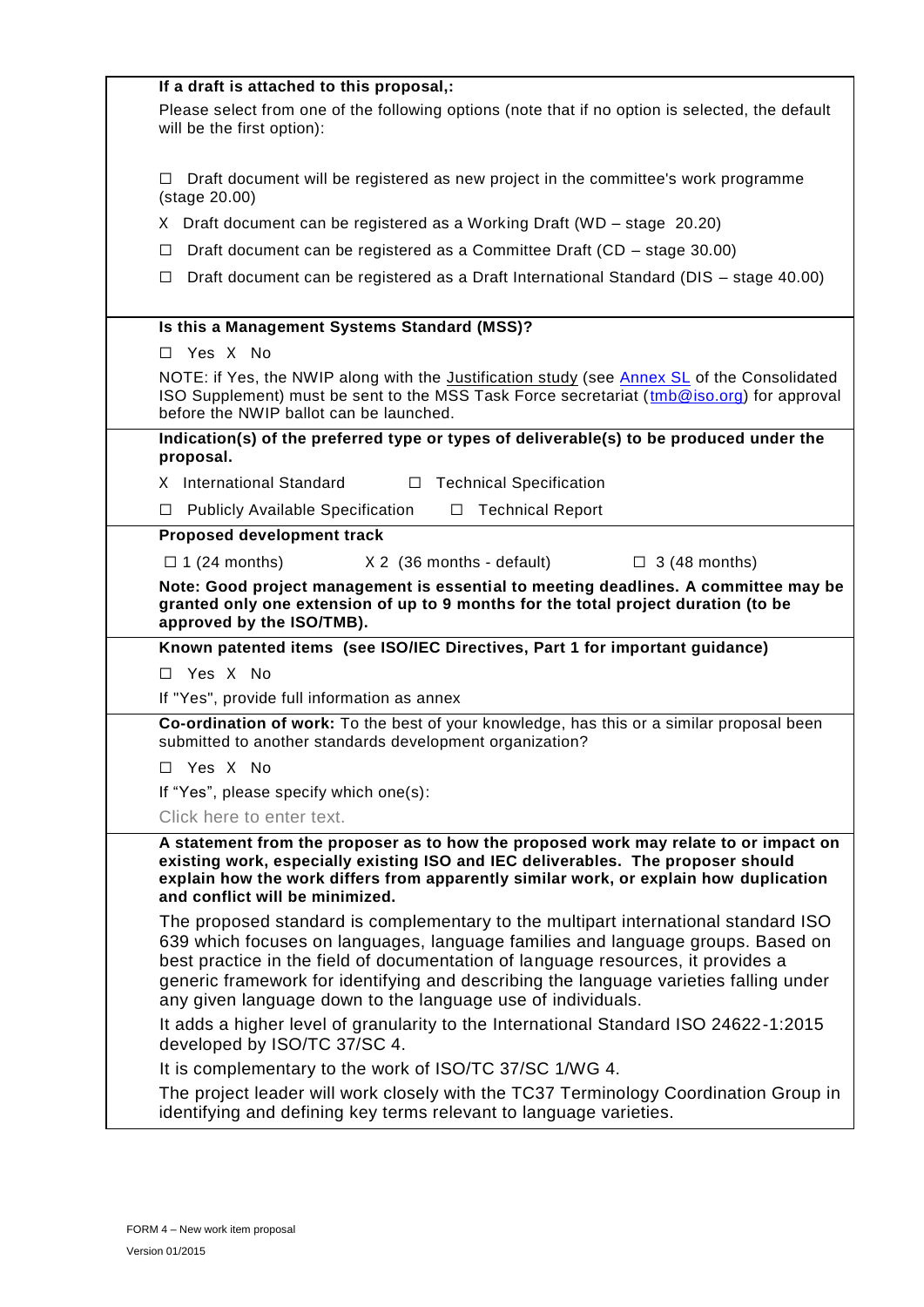| A listing of relevant existing documents at the international, regional and national<br>levels.                                                                                                                                                                                                   |                                        |  |  |
|---------------------------------------------------------------------------------------------------------------------------------------------------------------------------------------------------------------------------------------------------------------------------------------------------|----------------------------------------|--|--|
| ISO 639 parts 1-5                                                                                                                                                                                                                                                                                 |                                        |  |  |
| ISO/TS 24620-1:2015                                                                                                                                                                                                                                                                               |                                        |  |  |
| ISO 15924:2004                                                                                                                                                                                                                                                                                    |                                        |  |  |
| ISO 24622-1:2015                                                                                                                                                                                                                                                                                  |                                        |  |  |
| <b>BCP 47</b>                                                                                                                                                                                                                                                                                     |                                        |  |  |
| A simple and concise statement identifying and describing relevant affected<br>stakeholder categories (including small and medium sized enterprises) and how they<br>will each benefit from or be impacted by the proposed deliverable(s)                                                         |                                        |  |  |
| As the proposed standard covers systematically and comprehensively all potential<br>language varieties - including certain kinds of non-verbal communication - it is<br>important for the development of the user interfaces of ICT devices, web design,<br>speech technology, media design, etc. |                                        |  |  |
| It is of particular importance in terms of general methodology and system design for<br>language documentation and archives, as well as specialized libraries and academic<br>research in the field of human communication resources.                                                             |                                        |  |  |
| The proposed standard also complies with the requirements of eAccessibility and<br>elnclusion, as legally required from all signatories of (i.e. states signing and/or<br>ratifying) the UN Convention on the Rights of Persons with Disabilities (CRPD).                                         |                                        |  |  |
| Liaisons:                                                                                                                                                                                                                                                                                         | Joint/parallel work:                   |  |  |
| A listing of relevant external international                                                                                                                                                                                                                                                      | Possible joint/parallel work with:     |  |  |
| organizations or internal parties (other ISO<br>and/or IEC committees) to be engaged as                                                                                                                                                                                                           | IEC (please specify committee ID)<br>□ |  |  |
| liaisons in the development of the                                                                                                                                                                                                                                                                | Click here to enter text.              |  |  |
| deliverable(s).                                                                                                                                                                                                                                                                                   | CEN (please specify committee ID)<br>ப |  |  |
| ISO TC 37/SC 2/WG 1                                                                                                                                                                                                                                                                               | Click here to enter text.              |  |  |
| <b>ISO/TC 37/SC 1/WG 4</b>                                                                                                                                                                                                                                                                        | Other (please specify)<br>Ш            |  |  |
| ISO TC 37/SC 4/WG 1                                                                                                                                                                                                                                                                               | Click here to enter text.              |  |  |
| <b>ISO/TC 37/TCG</b>                                                                                                                                                                                                                                                                              |                                        |  |  |
| A listing of relevant countries which are not already P-members of the committee.                                                                                                                                                                                                                 |                                        |  |  |
| Click here to enter text.                                                                                                                                                                                                                                                                         |                                        |  |  |
|                                                                                                                                                                                                                                                                                                   |                                        |  |  |
| Note: The committee secretary shall distribute this NWIP to the countries listed above to see<br>if they wish to participate in this work                                                                                                                                                         |                                        |  |  |
| Proposed Project Leader (name and e-                                                                                                                                                                                                                                                              | Name of the Proposer                   |  |  |
| mail address)                                                                                                                                                                                                                                                                                     | ISO TC37 SC2 Secretariat & Infoterm    |  |  |
| <b>Sebastian Drude</b>                                                                                                                                                                                                                                                                            | Maryse Benhoff                         |  |  |
| sebastian.drude@clarin.eu                                                                                                                                                                                                                                                                         | mmb@bgcommunications.ca                |  |  |
|                                                                                                                                                                                                                                                                                                   | <b>Christian Galinski</b>              |  |  |
|                                                                                                                                                                                                                                                                                                   | christian.galinski@chello.at           |  |  |
|                                                                                                                                                                                                                                                                                                   | This proposal will be developed by:    |  |  |
| X An existing Working Group (please specify which one): ISO/TC 37/SC 2/WG 1                                                                                                                                                                                                                       |                                        |  |  |
| A new Working Group (title: Click here to enter text.)<br>⊔                                                                                                                                                                                                                                       |                                        |  |  |
| (Note: establishment of a new WG must be approved by committee resolution)                                                                                                                                                                                                                        |                                        |  |  |
| The TC/SC directly<br>□                                                                                                                                                                                                                                                                           |                                        |  |  |
| To be determined<br>□                                                                                                                                                                                                                                                                             |                                        |  |  |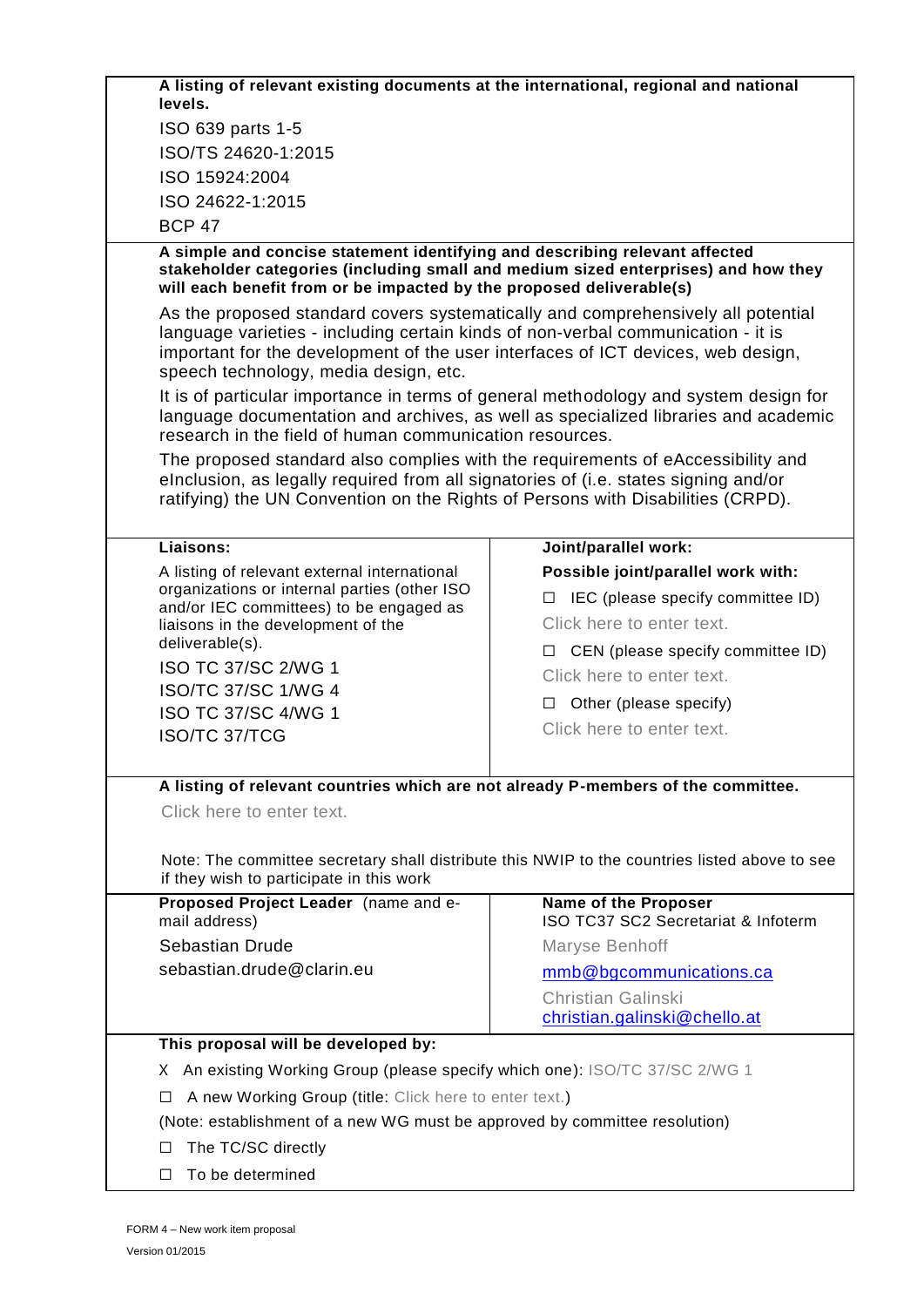### **Supplementary information relating to the proposal**

X This proposal relates to a new ISO document;

☐ This proposal relates to the adoption as an active project of an item currently registered as a Preliminary Work Item;

☐ This proposal relates to the re-establishment of a cancelled project as an active project. Other:

Click here to enter text.

X Annex(es) are included with this proposal (give details) WD.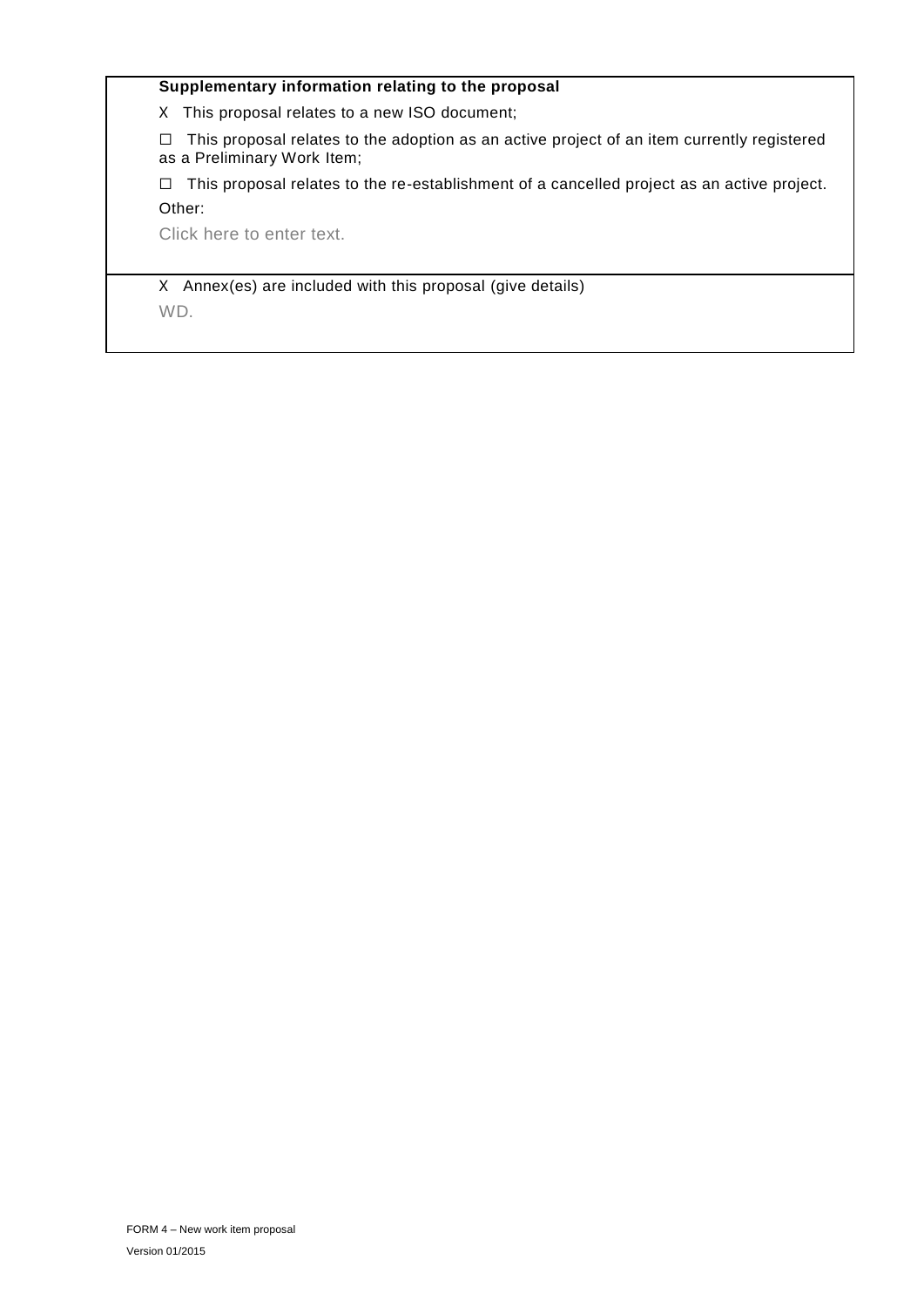2016-03-29 SD+GA, v1-2\_GA

# **Identification and description of language varieties**

### **Foreword**

ISO (the International Organization for Standardization) is a worldwide federation of national standards bodies (ISO member bodies). The work of preparing International Standards is normally carried out through ISO technical committees. Each member body interested in a subject for which a technical committee has been established has the right to be represented on that committee. International organizations, governmental and non-governmental, in liaison with ISO, also take part in the work. ISO collaborates closely with the International Electrotechnical Commission (IEC) on all matters of electrotechnical standardization.

International Standards are drafted in accordance with the rules given in the ISO/IEC Directives, Part 2.

The main task of technical committees is to prepare International Standards. Draft International Standards adopted by the technical committees are circulated to the member bodies for voting. Publication as an International Standard requires approval by at least 75 % of the member bodies casting a vote.

Attention is drawn to the possibility that some of the elements of this document may be the subject of patent rights. ISO shall not be held responsible for identifying any or all such patent rights.

ISO XXX was prepared by Technical Committee ISO/TC 37, *Terminology and other language and content resources*, Subcommittee SC 2, *Terminographical and lexicographical working methods*. It is complementary to the multipart standard ISO 639 Codes for the representation of names of languages.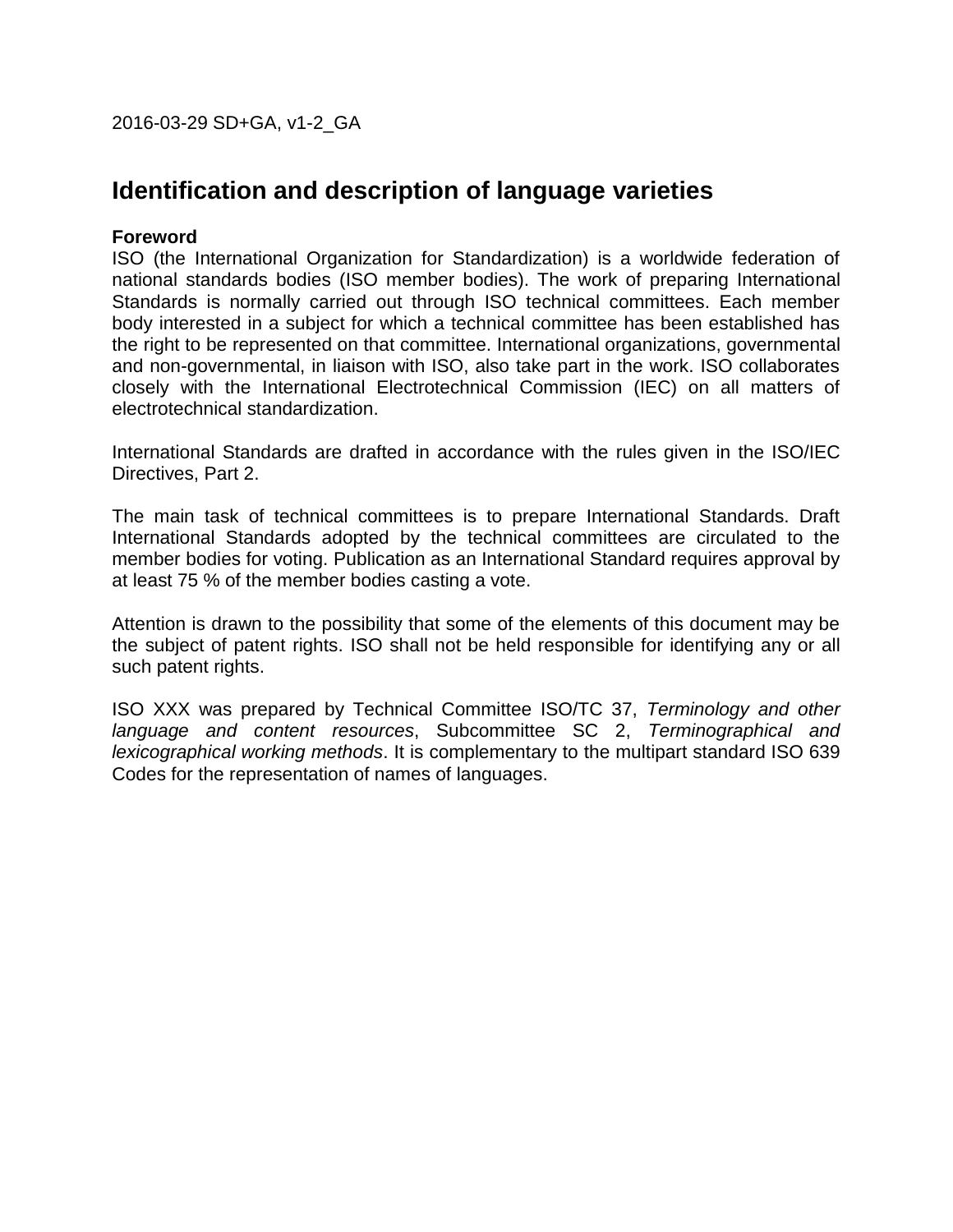# **Table of contents**

- 0 Introduction
- 1 Scope<br>2 Normat
- Normative references
- 3 Terms and definitions
- 4 Linguistic variation and language varieties
- 5 Indication of language varieties

ANNEX A (informative) Recommendation on software and content development principles 2010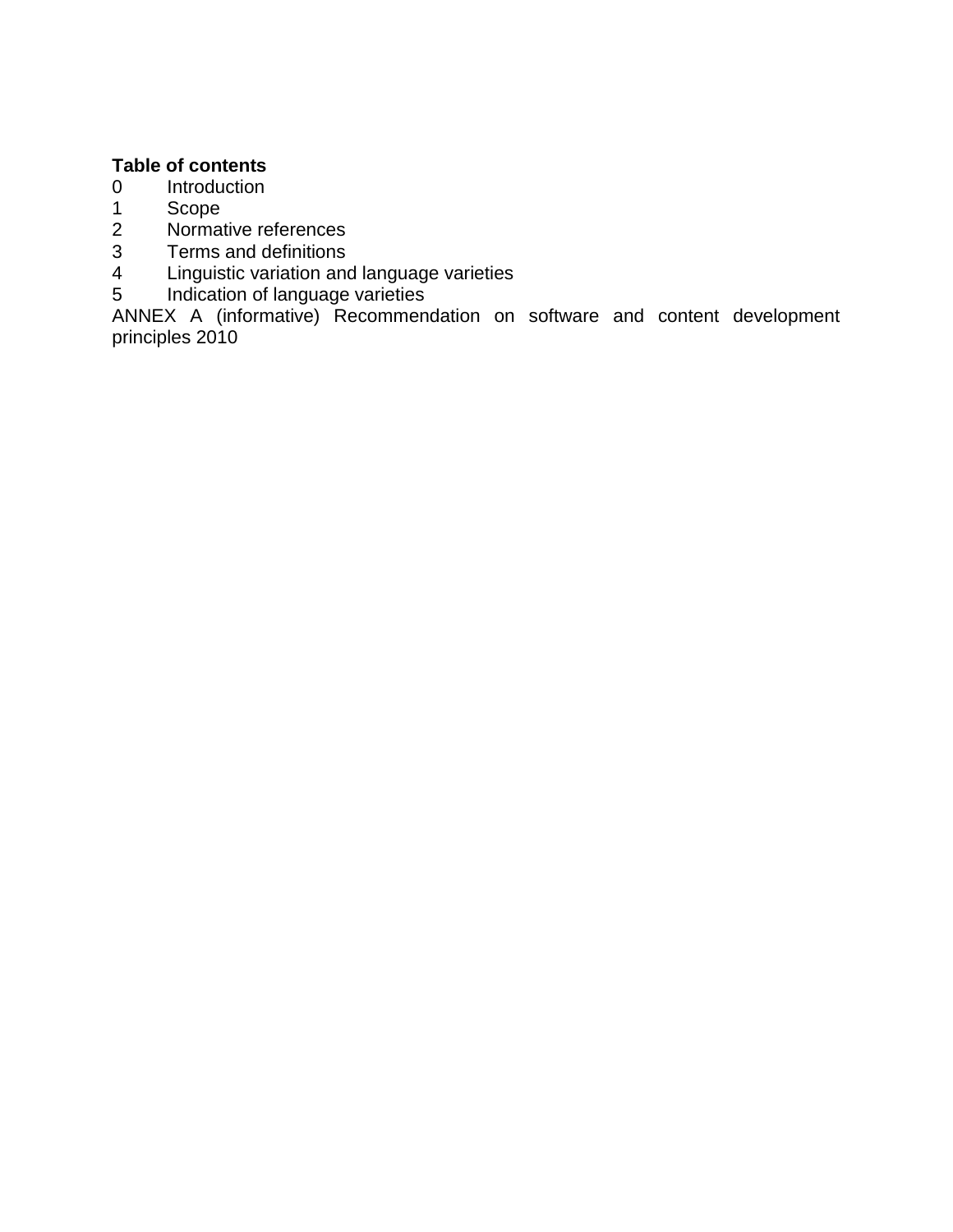### **Introduction**

Detailed and exact characterization of linguistic varieties used in a given event of language use, is a domain which is gaining importance, in particular in connection with more and more language resources (LR, in the broad sense of human language which includes written, spoken, and signed language as well as language in other modalities – including also new forms of language use, such as in social media and similar forms of digital communication). Existing language resources are increasingly digitized, while many new resources are created in digital form from the outset.

While the primary goal was the archiving and preservation of LR in the past, new goals have emerged and are still emerging:

- exchange of secondary information (i.e. bibliographic description data) for making the information on existing LR widely available in a harmonized form,
- researchers are looking for the primary data (i.e. the resources themselves) for many different research purposes, in particular research on linguistic variation,
- language technologies (LT), in particular speech recognition and language analysis and their equivalents in other modalities, are entering more and more dimensions of human communication and need LR for the development of new language technologies and for testing purposes.

For the above-mentioned and further goals and purposes, a standardized set of metadata for the identification of language varieties is important to guarantee frictionless exchange of secondary information as well as to indicate the degree of re-usability and re-purposability of language resources, and the applicability of language technology to a given situation or language resource. These metadata are applicable in eBusiness, eHealth, eGovernment, eInclusion, eLearning, smart environments, ambient assisted living (AAL), and virtually all other information-rich applications where HCRs are involved. A clear metadata approach is also a prerequisite for the sustainability of the archiving of language resources (in particular in the case of cultural heritage and scientific research data) as well as of the interoperability (i.e. re-usability and repurposability) of LRs and LT over time and with different technologies for different purposes.

This standard is complementary to the ISO 639 series of standards by extending the framework available in order to allow for the identification of language varieties (including geographical, social etc. varieties). The identification of language varieties can then be included in general / library / archival metadata for describing LRs (which may also include technical modalities, time and location of recording, etc., which are not part of this standard).

The provisions of this standard cover

- general rules for the identification and description of language varieties,
- $-$  a set of dimensions some of them having sub-dimensions and open-ended or closed lists of values that can be assigned to the respective dimension or sub-dimension,
- a set of metadata categories and examples for the respective possible values grouped according to the most important aspects of the description of instances of language use and resulting language resources, related to linguistic variation.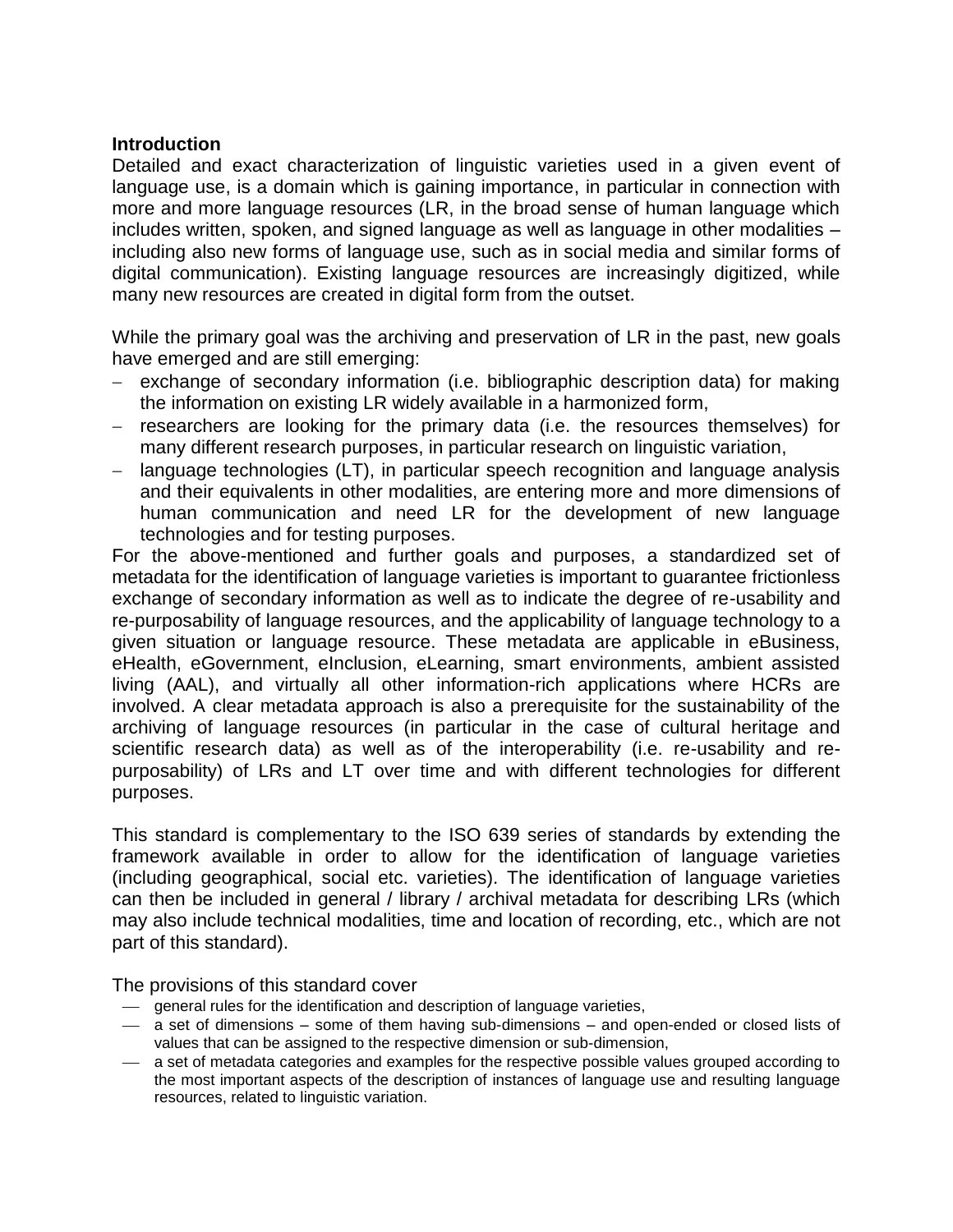The metadata categories and values addressed in this document may be candidates for a future high-granular coding of language varieties based on comprehensive principles. Thus, this International Standard complies to the "Recommendation on software and content development principles 2010". (see Annex A)

Stakeholders include, but are not limited to:

- $-$  ICT industry (incl. language technologies)
- libraries
- media industry (incl. entertainment)
- WWW communities
- language documentation & archives
- linguistic research
- language training
- $-$  emerging new user communities

# **1 Scope**

ISO XXX gives the general principles for the identification and description of varieties of natural language or communication means fully or largely equivalent to human language in the sense of flexible, re-combinable means of communication able to describe complex situations and events and capable to express complex thoughts. It, therefore, excludes

- artificial means of communication with or between machines such as programming languages; and
- those means of human communication which are not fully or not largely equivalent to human language such as individual symbols or gestures that carry isolated meanings but cannot be freely combined into complex expressions.

ISO XXX provides basic dimensions and sub-dimensions for some of these for the identification and description of language varieties as well as core values necessary to specify these dimensions or sub-dimensions.

# **2 Normative references**

Normative references include the following.

For dated references, only the edition cited applies. For undated references, the latest edition of the referenced document (including any amendments) applies.

ISO 639-1:2002, Codes for the representation of names of languages — Part 1: Alpha-2 code

ISO 639-2:1998, Codes for the representation of names of languages — Part 2: Alpha-3 code

ISO 639-3:2007, Codes for the representation of names of languages — Part 3: Alpha-3 code for comprehensive coverage of languages

ISO 639-4

ISO 639-5:2008, Codes for the representation of names of languages — Part 5: Alpha-3 code for language families and groups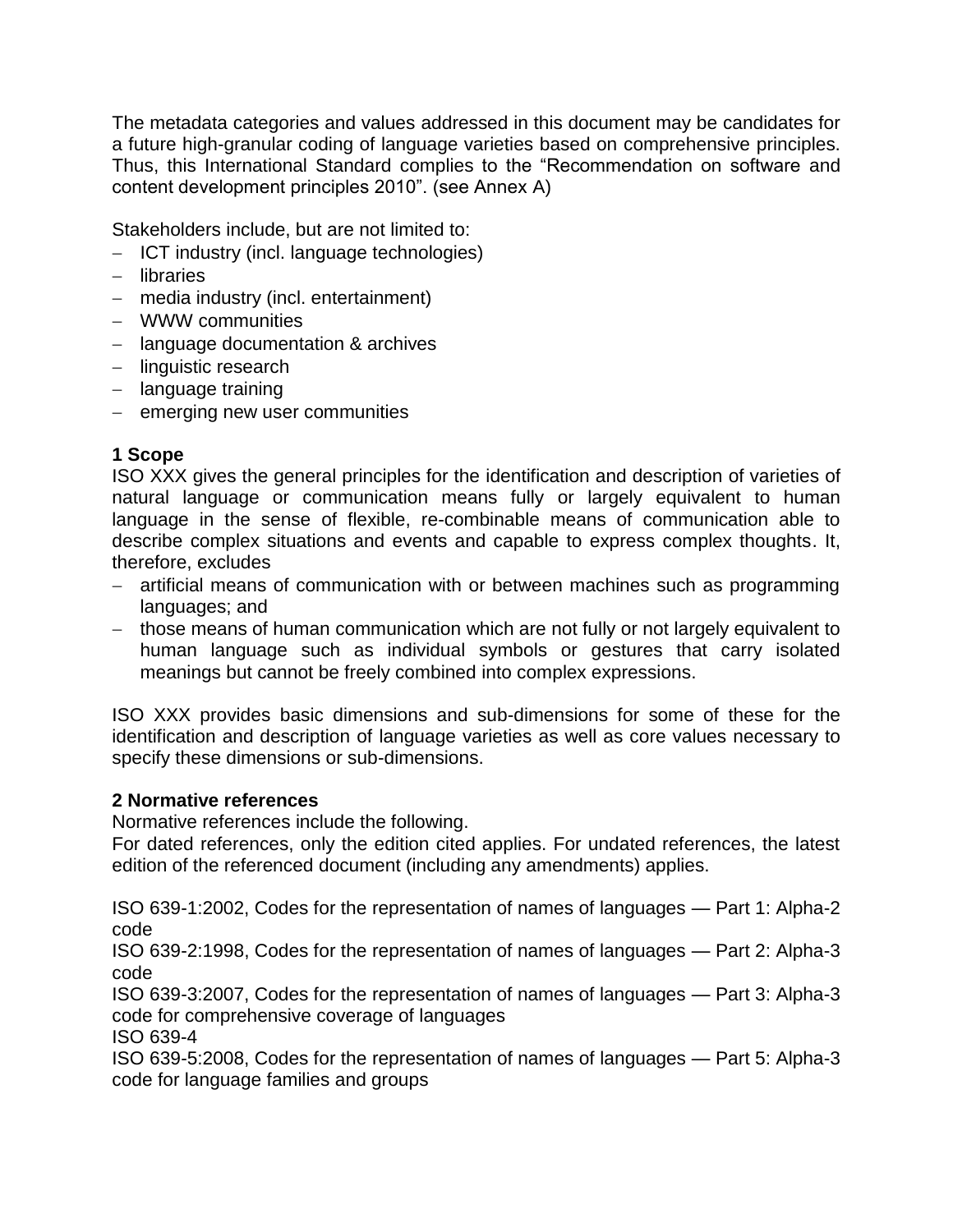ISO 3166-1:2006, Codes for the representation of names of countries and their subdivisions — Part 1: Country codes

ISO 3166-2:2007, Codes for the representation of names of countries and their subdivisions — Part 2: Country subdivision code

ISO 3166-3:1999, Codes for the representation of names of countries and their subdivisions — Part 3: Code for formerly used names of countries

ITU-T X.1081:2004, The telebiometric multimodal model — A framework for the specification of security and safety aspects of telebiometrics

IEC 80000-14:2008, Quantities and units — Part 14: Telebiometrics related to human physiology

ISO 8601:2004, Data elements and interchange formats — Information interchange — Representation of dates and times

ISO/IEC 11179-2:2005, Information technology — Metadata registries (MDR) — Part 2: **Classification** 

ISO/IEC 11179-3:2003, Information technology — Metadata registries (MDR) — Part 3: Registry metamodel and basic attributes

ISO/IEC 11179-4:2004, Information technology — Metadata registries (MDR) — Part 4: Formulation of data definitions

ISO/IEC 11179-5:2005, Information technology — Metadata registries (MDR) — Part 5: Naming and identification principles

ISO/IEC 11179-6:2005, Information technology — Metadata registries (MDR) — Part 6: Registration ISO 12620:2009, Terminology and other language and content resources — Specification of data categories and management of a Data Category Registry for language resources

ISO 15836:2009, Information and documentation — The Dublin Core metadata element set

ISO 15924:2004, Information and documentation — Codes for the representation of names of scripts

ISO 19111:2007, Geographic information — Spatial referencing by coordinates

ISO 19112:2003, Geographic information — Spatial referencing by geographic identifiers

ISO 24619:2011, Language resource management — Persistent identification and sustainable access (PISA)

IETF [BCP 47](http://www.rfc-editor.org/rfc/bcp/bcp47.txt) Tags for Identifying Languages

[https://en.wikipedia.org/wiki/Real-time\\_locating\\_system](https://en.wikipedia.org/wiki/Real-time_locating_system)

### **3. Terms and definitions**

### *3.1 Language and languages*

### **natural language**

**language** (3.xxx) for human communication that is not an **artificial language** (3.xxx)

[SOURCE: ISO/FDIS 639-4:2009, 3.27 – modified by adapting the ordering number according to Chapter 3 of this standard]

### **human language**

systematic use of sounds, characters, symbols or signs to express or communicate meaning or a message between humans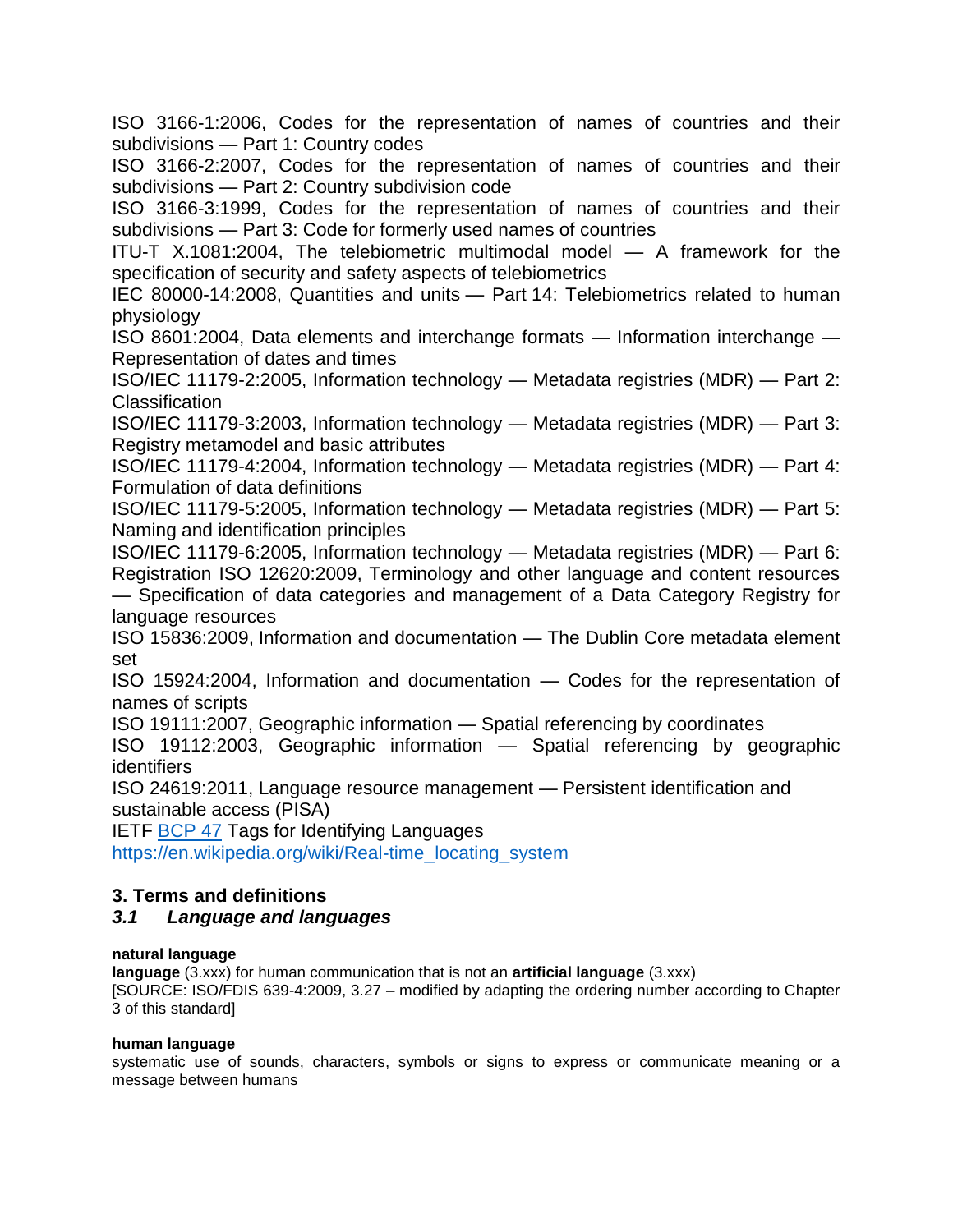NOTE 1 to entry: This definition is intended to serve as a working definition for the purpose of the ISO 639 series of International Standards, not as a universal definition of this concept.

NOTE 2 to entry: Human language also include non-spoken and non-written modalities of human communication which are fully or largely equivalent to human language

[Source: ISO/FDIS 639-4:2009, 3.6 – modified by taking off NOTE 2 to entry which is not applicable in this document and replacing it by the new NOTE 2 to entry]

#### **individual human language**

largest set of idiolects that are all interconnected among themselves through (a chain of) high mutual intelligibility and which are socio-politically considered as a unit

NOTE 1 to entry: This definition is intended to serve as a working definition for the purpose of the ISO 639 series of International Standards, not as a universal definition of this concept.

NOTE 2 to entry: Different groups of people may vary with regard to their assessment of a given set of idiolects as forming or not an individual language depending on their assessment of the mutual intelligibility and in particular of the socio-political situation. Therefore, there are cases where the status of a given set of idiolects as constituting an individual language, or a variety of a language, or a group of closely related languages, is disputed.

[Source: ISO/FDIS 639-4:2009, 3.6 – modified by taking off NOTE 2 to entry which is not applicable in this document and replacing it by the new NOTE 2 to entry]

#### **idiolect**

homogeneous means of communications (i.e., a set of linguistic expressions and their meaning, characterized by a coherent system of structural features) capable of coding complex facts and thoughts, used by a given individual human being (the speaker of the idiolect), at a given time, in a given type of situation, and in a given medium

NOTE 1 to entry: Typically, a person has several idiolects of a language at his/her disposal which differ at least in the type of situation and/or the medium that they are applied in.

NOTE 2 to entry: This use of idiolect avoids difficulties of other conceptions where the term idiolect is used in the sense of what is here named a **personal variety**, which is not homogeneous or atomic.

#### **speaker**

person making use of systematic linguistic expressions belonging to an idiolect (i.e., expressing him/herself in a language)

NOTE 1 to entry: Speaker serves here as a cover term of all modalities, so it includes the modalities of writing, signing, and other modalities, such as drumming or whistling.

#### **event of language use**

instance of language use

event or instance in which a speaker expresses him/herself by means of an idiolect (belonging to a human language)

NOTE 1 to entry: Events of language use can belong to several modalities. In the case of verbal (oral) speaking, this is a speech event, in the case of writing this is an event of producing a written text, etc.

#### *3.2 Dimensions of linguistic variation and language varieties*

#### **linguistic variation**

NOT: language variant [ISO/FDIS 639-4:2009, 3.14]

range of variation within and between **individual human languages** which, within individual languages, constitutes sub-sets of the language that differ among each other according to external and structural criteria

NOTE 1 to entry: Linguistic variation is seen and can be described as co-existence of different language varieties in one or more of the dimensions of linguistic variation.  $[ISO/FDIS 639-4:2009, 3.13 - modified by ...]$ 

#### **external criterion for linguistic variation**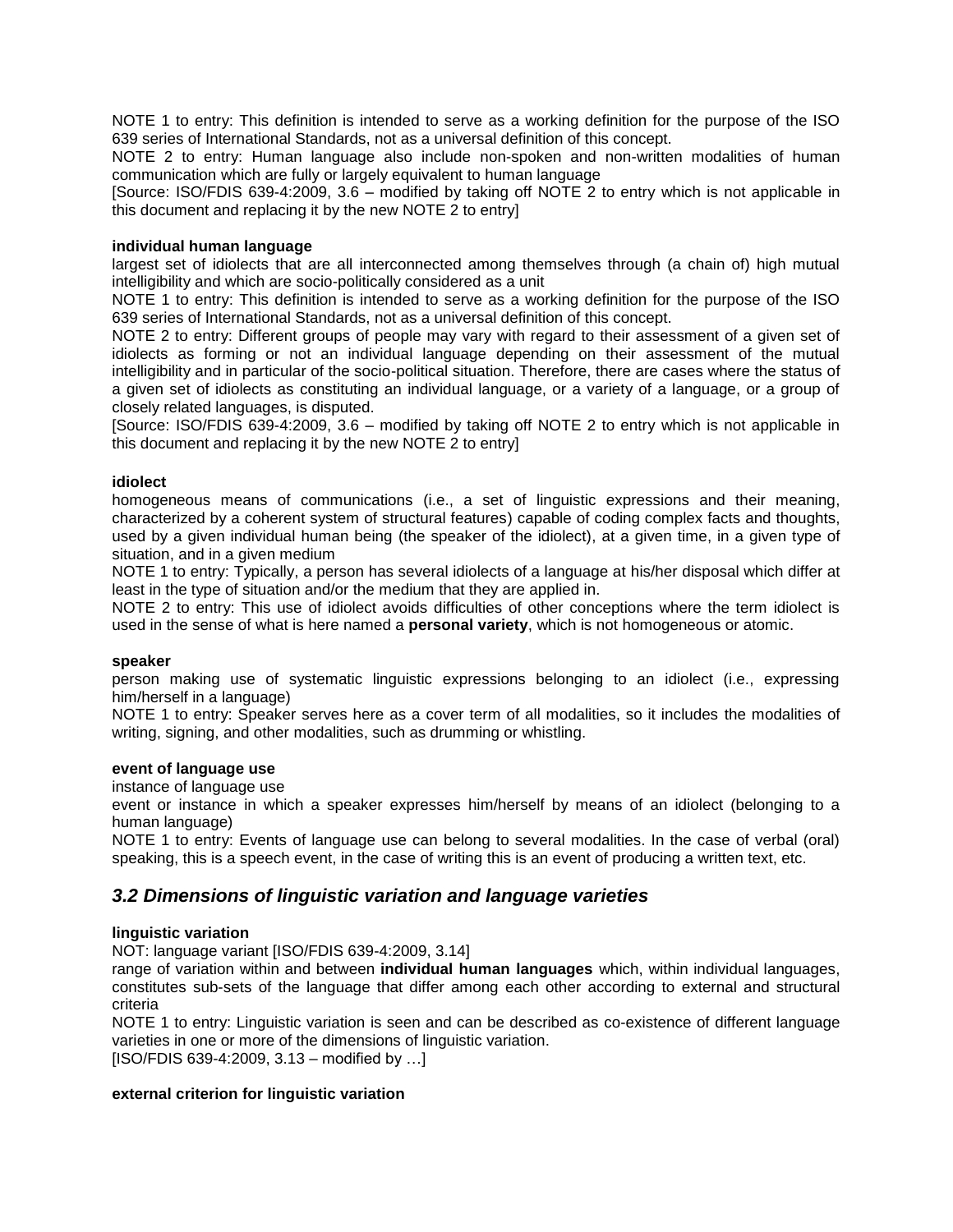related properties of sets of idiolects that refers to the speakers by which, or the speech events in which, the idiolects are used

NOTE 1 to entry: Properties belonging to a criterion are all of the same type; i.e. they differ from each other with respect to the same dimension of linguistic variation.

#### **structural criterion for linguistic variation**

related properties of sets of idiolects that refer to the structure (i.e. the system) of the idiolects, including in particular phonetic, phonological, morphological, syntactic, lexical, semantic or pragmatic properties

#### **dimension of linguistic variation**

one of the types of external criteria according to which subsets of language varieties can be distinguished NOTE 1 to entry: The dimensions of language varieties are: (1) space dimension (criteria consisting of properties of idiolects referring to geography), (2) time dimension (temporal criteria), (3) social dimension (criteria that refer to social groups to which the speaker belongs by birth, socialization and/or profession), (4) medium (the physical and sensorial channel used), (5) situation (in particular degree of formality), and (6) person (criteria referring to the individual speaker using an idiolect), as well as additional dimensions which systematically usually belong to (6) and that refer to useful (combinations of) criteria, such as: (7) proficiency; (8) particularities of language use (or of performance).

#### **language variety**

NOT: linguistic variation

#### NOT: language variant

largest part (subset) of a language (or of another language variety) that is homogeneous both with regard to some external criterion on a given dimension of linguistic variation and with regard to certain structural criteria.

### *3.3 Individual language varieties and dimensions of linguistic variation*

#### *3.3.1 Space dimension*

#### **space**

<dimension of language use> set of criteria consisting of properties of idiolects referring to geographical regions

NOTE 1 to entry: This is the dimension of linguistic variation that distinguishes geographically confined dialects or subdialects or supra-regional standard varieties.

NOTE 2 to entry: The space dimension can also cover the aspect of a speaker's dialect which has been influenced by:

- Another dialect, such as High German spoken with Bavarian accent,
- Different stratum of a given dialect or other language, e.g. an Urdu dialect spoken in London influenced by other dialects of the Urdu communities in London and by the English dialect of a given district of London.

#### **dialect**

language variety specific to speakers from a certain geographical region [ISO/FDIS 639-4:2009, 3.8]

#### **standard variety**

language variety recognized as acceptable or exemplary by most or all speakers across the geographic area where the language is spoken

NOTE 1 to entry: A standard variety of a language may typically be used in official or public communication and in communication between users of different language varieties. It has often a high degree of status and normalization.

[ISO/FDIS 639-4:2009, 3.15]

#### *3.3.2 Time dimension*

#### **time**

<dimension of language use> set of criteria consisting of properties of idiolects referring to time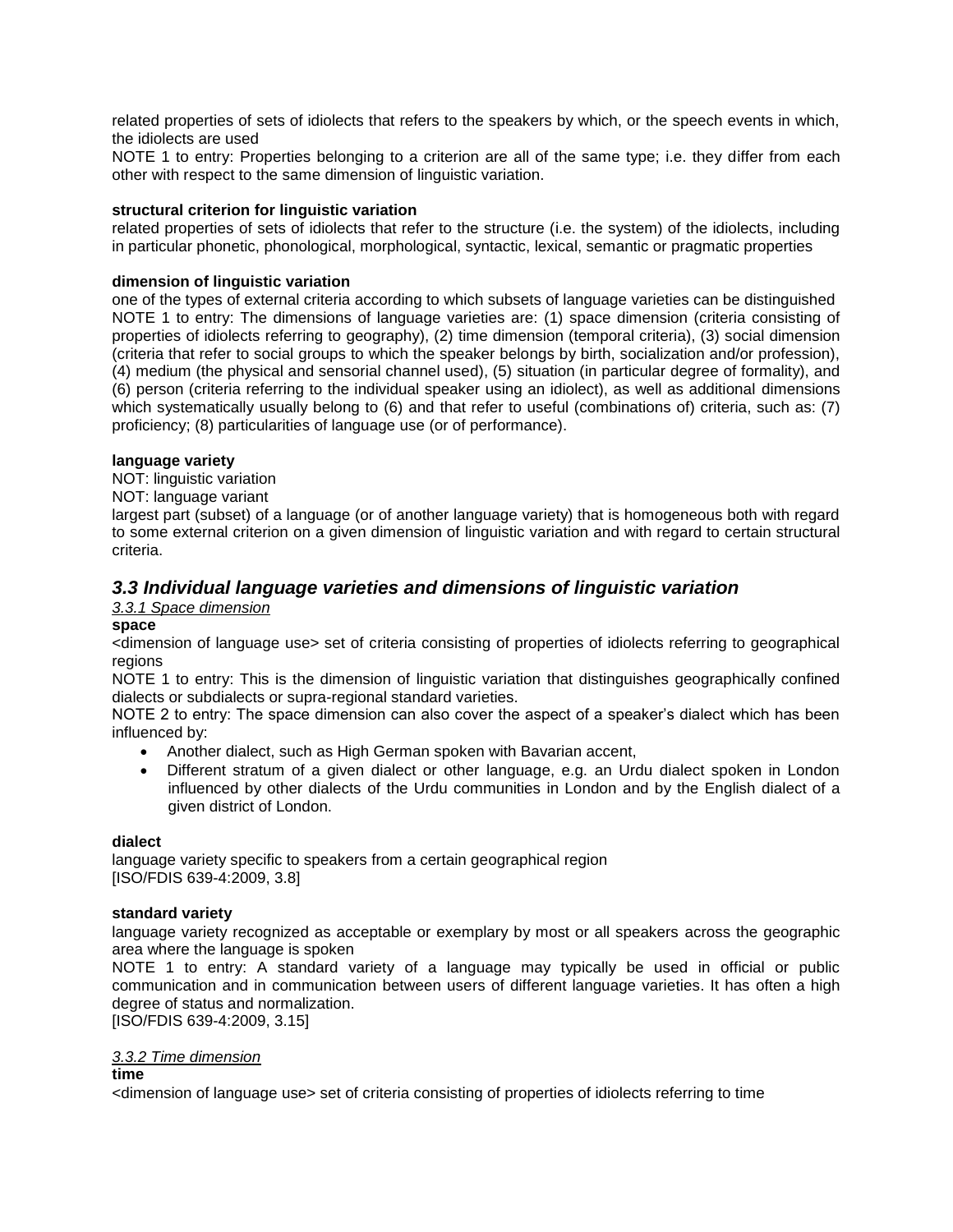NOTE 1 to entry: This is the dimension that distinguishes historical epochs, periods or smaller spans of time.

#### **period**

<dimension of language use> set of criteria specific to a certain span of time which shows a higher degree of internal structural homogeneity of the idiolects belonging to it in comparison to other similarly long spans of time

NOTE 1 to entry: The establishment of periods varies between different experts or experts' communities and depends on their interest or purpose. Begin and end of a period are usually not exact points, so that a period may be characterized by vague delineations or prototypes (e.g.: "the period around the 1880ies" or "the 16<sup>th</sup> and early 17<sup>th</sup> century"). The closer to the present moment, the shorter are the periods of a language that can be distinguished due to our more detailed knowledge of the structural features of a language. Periods can span some decades up to a few centuries.

#### **epoch**

<dimension of language use> set of criteria specific to a period which shows a higher degree of internal structural homogeneity of the idiolects belonging to it in comparison to other similarly long spans of time NOTE 1 to entry: Usually epochs of a language are comprised of several periods of the language. They

typically span between several centuries up to a few millennia.

NOTE 2 to entry: As with periods, the establishment of epochs varies between different experts or experts' communities and depends on their interest or purpose. Begin and end of an epoch are usually not exact points, so that an epoch may be characterized by vague delineations or prototypes.

NOTE 3 to entry: For several well-studied languages, in particular languages with a long tradition of writing, scholars have established the epochs "old X", "middle X" and "new X", where X stands for the name of the language.

#### *3.3.3 Social group dimension*

#### **social group**

<dimension of language use> set of criteria consisting of properties of idiolects referring to social groups other than geographically defined groups

NOTE 1 to entry: The social group dimension distinguishes, in particular, sociolects and technolects which may cover several distinct types each.

#### **sociolect**

language variety specific to speakers belonging to a certain social group within the society where the language is spoken, either by birth, or by socialization or by acquisition of specialized knowledge

#### **technolect**

sociolect that is specific to speakers that have acquired special knowledge of a certain domain or subject

#### **domain**

NOT: subject field

#### field of special knowledge

Note 1 to entry: The borderlines of a domain are defined from a purpose-related point of view.

Note 2 to entry: The delimitation of a domain in terminological entries in standards is usually based on the International Classification for Standards (ICS). In ISO, if the ICS is not suitable in a given case, a domain or subject (3.xxx) should be selected to reflect a purpose, an application or specific requirements.

Note 3 to entry: If a domain is subdivided, the result is again a domain albeit at a higher level of detail.

Note 4 to entry: In IEC (which develops standards in the electrotechnology domain), the usage information related to a term's "specific use" can be a complement to the term but is not necessarily a domain or subject as described in this part of ISO 10241. For further information, see the IEC Supplement to the ISO/IEC Directives, Annex I, *Implementation of the ISO/IEC Directives for the work on the International Electrotechnical Vocabulary (IEV)*[1].

[SOURCE: ISO 1087-1:2000, 3.1.2, modified following ISO 10241-1:2011, 3.3.1]

#### **subject**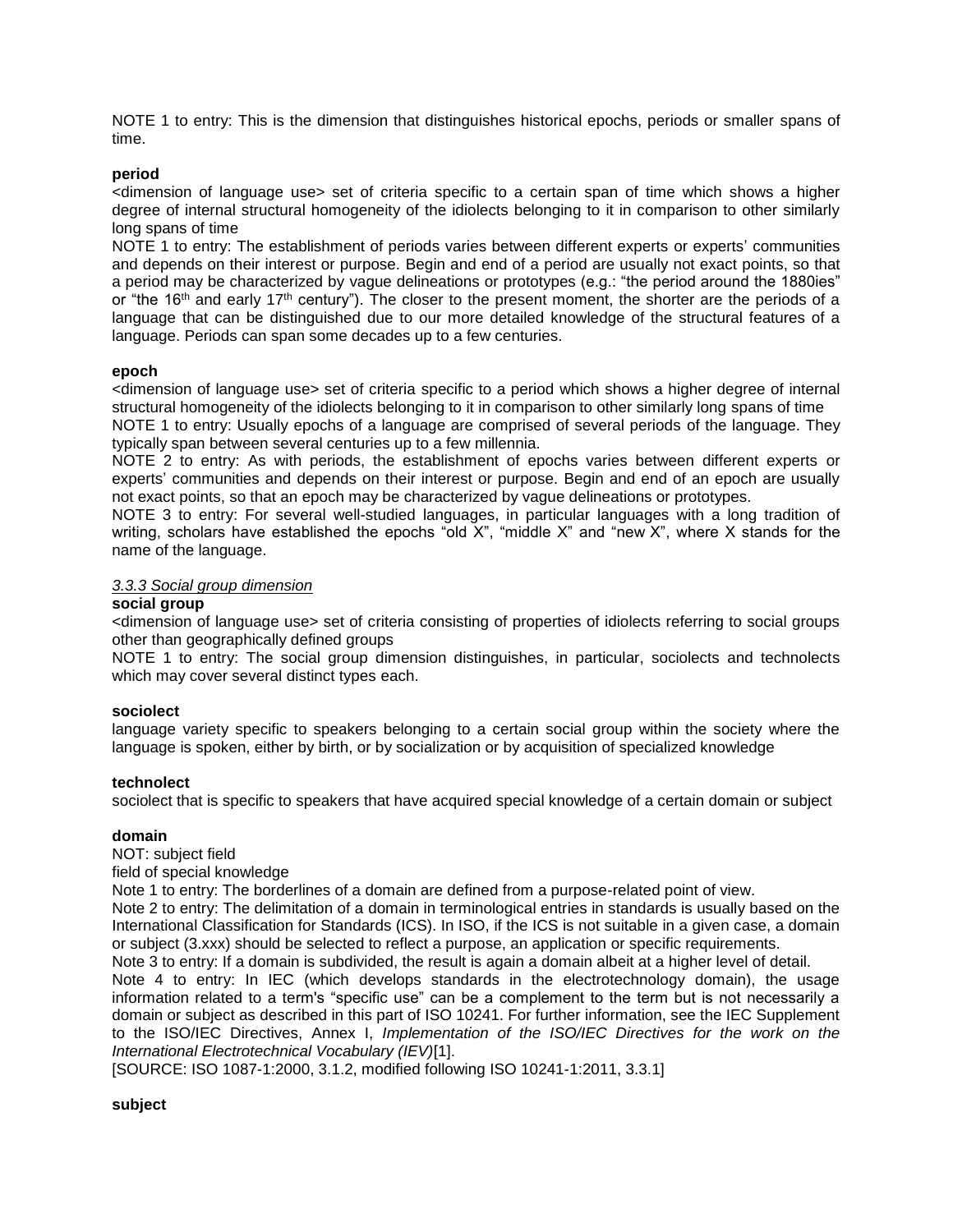general topic which is treated or handled in discussion, study, writing, painting, etc.

Note 1 to entry: A subject may touch upon two or more domains.

Note 2 to entry: If a subject is subdivided, the result is again a subject albeit at a higher level of detail. [SOURCE: ISO 10241-1:2011, 3.3.2, modified – by omitting the reference to Webster]

#### *3.3.4 Modality dimension*

#### **modality**

<dimension of language use> set of criteria consisting of properties of idiolects referring to the medium NOTE 1 to entry: When a single linguistic expression is performed several times in different modalities (i.e., it is transferred, re-created, transposed into another modality; e.g., a written text is read out loud, or an oral utterance is transcribed), one can distinguish between a primary and a secondary modality, which are two independent values in the modality dimension.

NOTE 2 to entry: The major modalities are: oral, written, signed, drumming, whistling or using other sound producing methods of the body without speaking, or using instruments such as drums, flutes, etc.

#### **medium**

#### **language modality)**

<dimension of language use> language variety specific for a certain medium that is used by the speaker when using the idiolects in this language variety

NOTE 1 to entry: An event of using a language can be constituted by more than one modality. Medial varieties include *spoken language* (which usually is also multimodal, as gestures, mimic and other similar phenomena almost always accompany speech), *written language*, *signed language*, and *drummed language*, *whistled language,* etc.

#### **primary modality**

<dimension of language use> language modality used when a given linguistic expression was originally created

NOTE 1 to entry: For example, when a written text is read, the original modality is written language. When a spoken utterance is later transcribed, the original modality is spoken language.

#### **secondary modality**

<dimension of language use> language modality in which a given linguistic expression has been transformed, re-created or performed.

NOTE 1 to entry: For example, when a written text is read, the secondary modality is spoken language. When a spoken utterance is later transcribed, the secondary modality is written language.

### *3.3.5 Situation dimension*

#### **situation**

<dimension of language use> set of criteria consisting of properties of idiolects referring to the type of situation of language use

NOTE 1 to entry: Situation is the dimension that distinguishes different registers and other types of situations of language use.

#### **register**

<dimension of language use> set of criteria consisting of properties of idiolects referring to the degree of formality of language use depending on the situation

NOTE 1 to entry: The major registers are: informal register (i.e. sub-neutral, intimate or casual, some of which according to some conceptions for certain languages constitute, alongside vulgar and familiar etc., sub-registers within the more general informal register), neutral register and formal register (for some languages sub-categories within the formal register may have to be distinguished).

#### 3.3.6 Person dimension

#### **personal dimension**

<dimension of language use> totality (i.e. largest set) of idiolects of a language that a given person has at disposal during the lifetime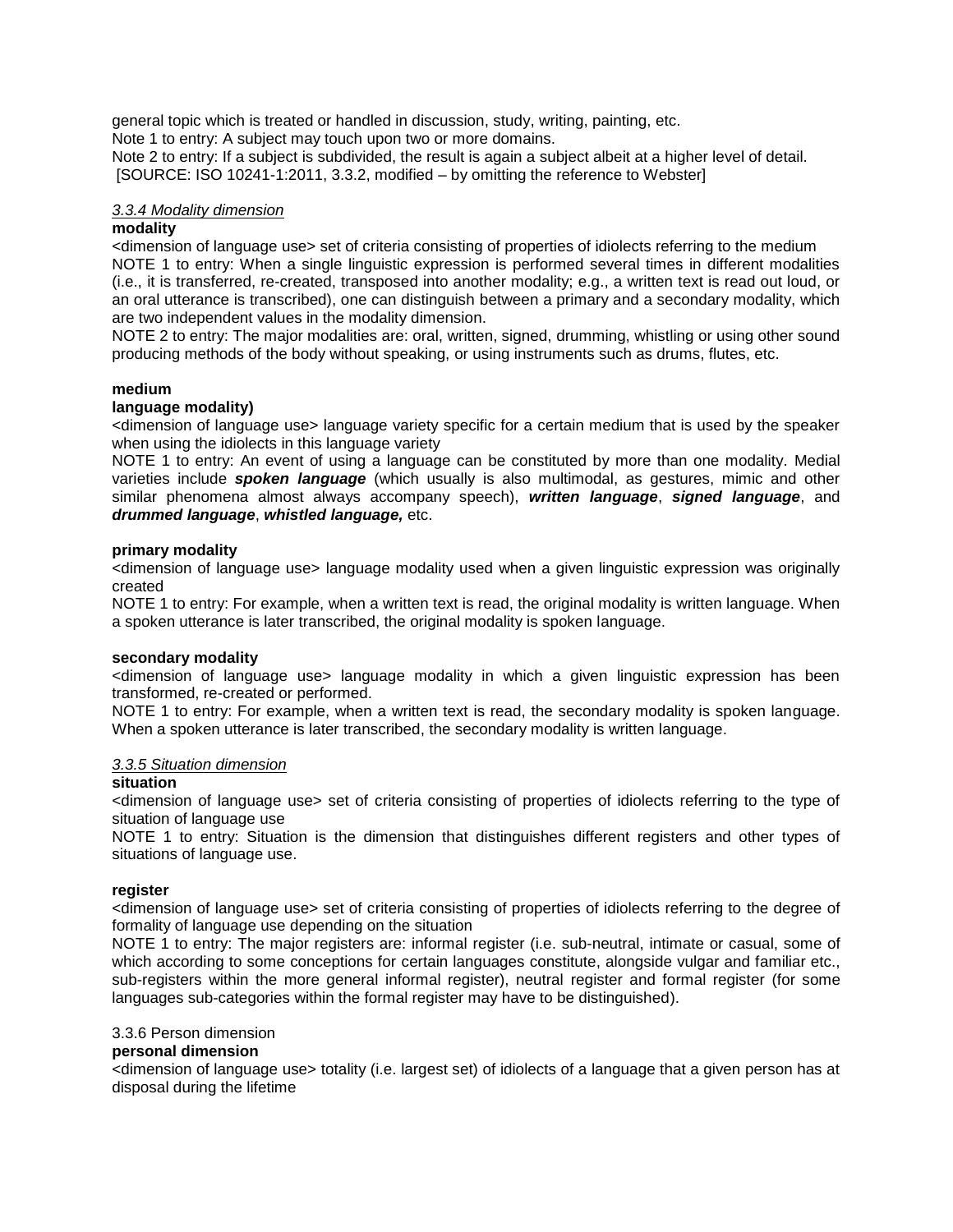NOTE 1 to entry: This kind of language variety is often named "idiolect", but must not be confused with idiolect as defined in this standard. Typically, a person has *several* idiolects of a language at his/her disposal which differ at least in the type of situation and/or the medium that they are applied in.

NOTE 2 to entry: Idiolects also evolve over time (e.g., when a new vocabulary is acquired), and for the purposes of this standard it is an open question whether this also gives rise to different idiolects of the same speaker that vary only in the temporal dimension.

#### **person**

#### **individual speaker**

<dimension of language use> set of criteria consisting of properties of idiolects referring to the individual speaker

NOTE 1 to entry: This is the dimension that distinguishes different personal varieties – there is exactly one for each speaker, as each speaker uses the language differently which is to some degree reflected by structural properties of their idiolects.

#### **learner**

<dimension of language use> set of criteria consisting of properties of idiolects referring to the individual speaker as a learner of a language in one of several different stages of his/her language acquisition process

NOTE 1 to entry: The learner dimension may vary in the degree of nativeness and evolvedness. Thus, the differences in the incipient and intermediate means of communication used by learners even in similar stages of language acquisition/learning may differ greatly from speaker to speaker, also depending on the native language(s) of the speaker and aspects of the knowledge of the speaker. The most salient difference is that of first-language-acquisition and second-language acquisition/learning.

#### *3.3.7 Proficiency dimension*

#### **proficiency**

<dimension of language use> set of criteria consisting of properties of idiolects referring to the proficiency of the speaker in using the language

NOTE 1 to entry: Proficiency also distinguishes different learner's varieties. For second language learners for instance, according to some conceptions, one can distinguish at least between *incipient*, *intermediate* and *advanced* learner's varieties.

NOTE 2 to entry: The learner's varieties in the process of infant first-language acquisition vary according to the theoretical framework.

NOTE 3 to entry: A different kind of *non-native* variety are cases when a speaker or author imitates another non-native variety of his or her own native language; e.g. an author writing in a (pseudo) historical period of the language, or speakers imitating a dialect of a region where neither they themselves nor their parents have been socialized, and analogously for sociolects.

#### *3.3.8 Performance peculiarity*

#### **performance peculiarity**

<dimension of language use> language variety that is specific to situations when speakers demonstrate a certain characteristic particularity in using a language.

NOTE 1 to entry: A performance peculiarity may be congenital or temporarily or permanently acquired. Some can appear only in a certain type of situation (e.g., under stress or strong emotions), others may be constantly present. A speaker may have more than one performance peculiarity at a time. Furthermore, there are degrees of such performance peculiarities up to communication disorders. Well-known peculiarities include stuttering, lisping, dyslexia, etc.

#### **performance**

<dimension of language use> set of criteria consisting of properties of idiolects referring to performance peculiarities demonstrated by speakers when using the language

#### *3.4 Documentation of language resources*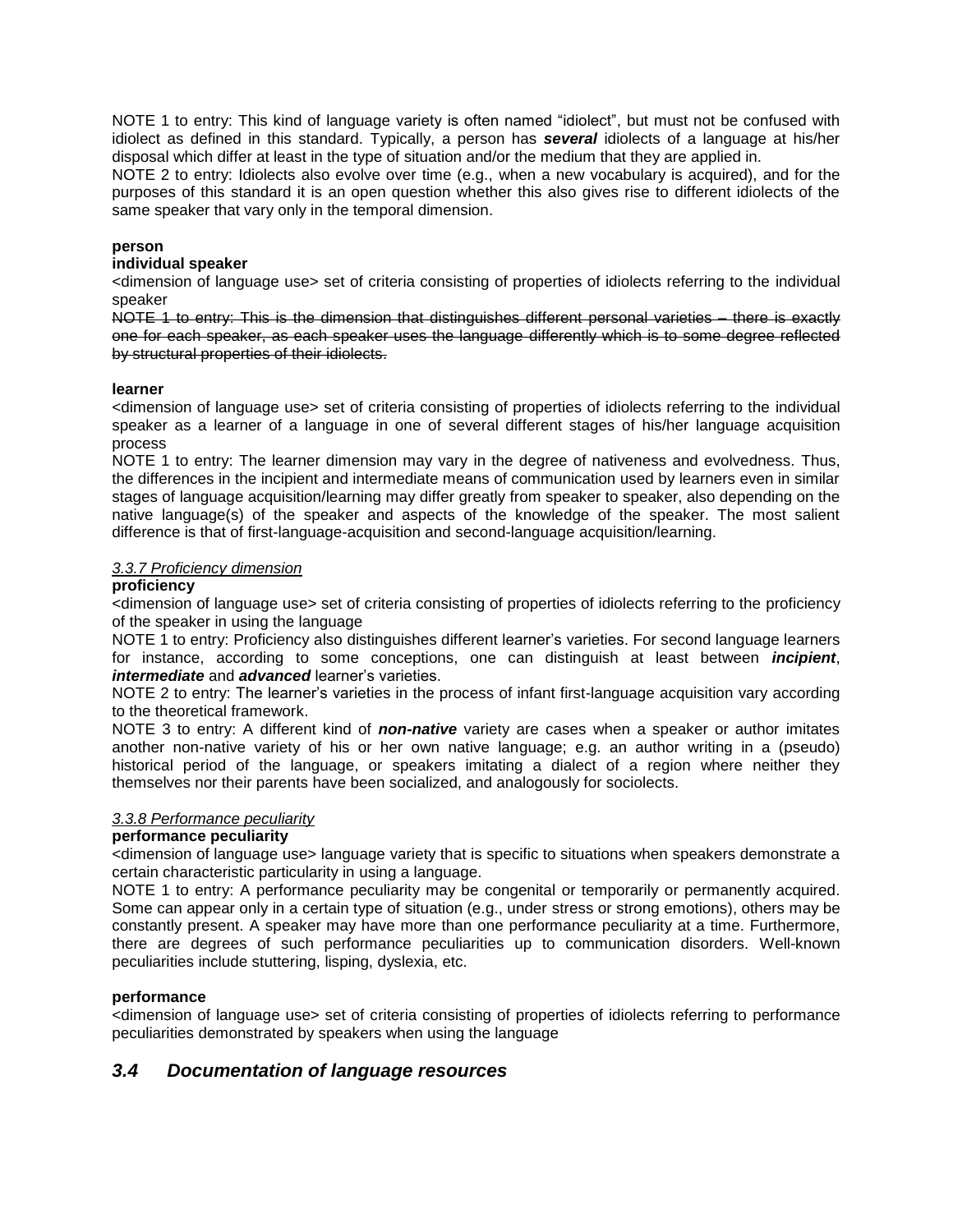#### **Language resource**

**LR**

digital resource that provides information about one or more languages

NOTE 1 to entry: Digital resource may also cover resource which may have to be digitized.

NOTE 2 to entry: The language information in the resource may be that of one or more speakers and can be in one or more language varieties as identified and described in this standard.

[SOURCE: ISO 24619:2011 – modified by adding the notes which are necessary for identifying and

describing language resources with a higher degree of granularity]

#### **writing system**

system for writing a **language** (3.xxx), including the **script** (3.xxx) and character set used [ISO/FDIS 639-4:2009. 3.16 – modified by adapting the ordering number according to Chapter 3 of this standard]

#### **script**

set of graphic characters used for the written form of one or more **languages** (3.xxx)

[ISO 15924:2004, 3.7 and ISO/IEC 10646-1:2003, 4.14 and ISO/FDIS 639-4:2009. 3.17]

NOTE 1 to entry: A script, as opposed to an arbitrary subset of characters, is defined in distinction to other scripts; in general, readers of one script may be unable to read the glyphs of another script easily, even where there is a historic relation between them (see 3.xxx).

NOTE 2 to entry: In certain cases, ISO 15924 provides codes which are not subsumed under this definition. Examples: the codes for aliases and the variant codes.

#### **script code**

#### **script identifier**

combination of characters used to represent the name of a script [ISO 15924:2004, 3.8]

#### **conversion**

system for representing text in a different **script** (3.xxx) than that in which the text was originally represented

NOTE 1 to entry: The resulting text is also referred to as a "transcription".

NOTE 2 to entry: The two basic methods of conversion of a system of writing are transliteration and transcription. The use of the terms source script and target script in transliteration is analogous to the terms source language and target language in translation.

[ISO/FDIS 639-4:2009, 3.19 – modified by adapting the ordering number according to Chapter 3 of this standard, and adding NOTE 1 to entry from ISO 15919:2001, 4.1 as NOTE 2 to entry to this standard]

#### **speech-to-text conversion**

STT conversion

conversion of speech input to text

NOTE 1 to entry: Speech input can mean the speaking of a speaking taking place or the speech registered in a language resource.

[SOURCE: ISO/IEC 2382-29:1999, 29.0202 – modified by adding the new NOTE 1 to entry and deleting the NOTE1 to entry and NOTE 2 to entry of the entry in ISO/IEC 2382-29:1999]

#### **transliteration**

representation of the graphic characters of a source script by the graphic characters of a target script NOTE 1 to entry: In transcription, pronunciation conventions are of primary importance, while in transliteration, writing conventions are of primary importance. [SOURCE: ISO 15919:2001, 4.7]

#### **transcription**

representation of the sounds of a source language by graphic characters associated with a target language

[SOURCE: ISO 15919:2001, 4.6]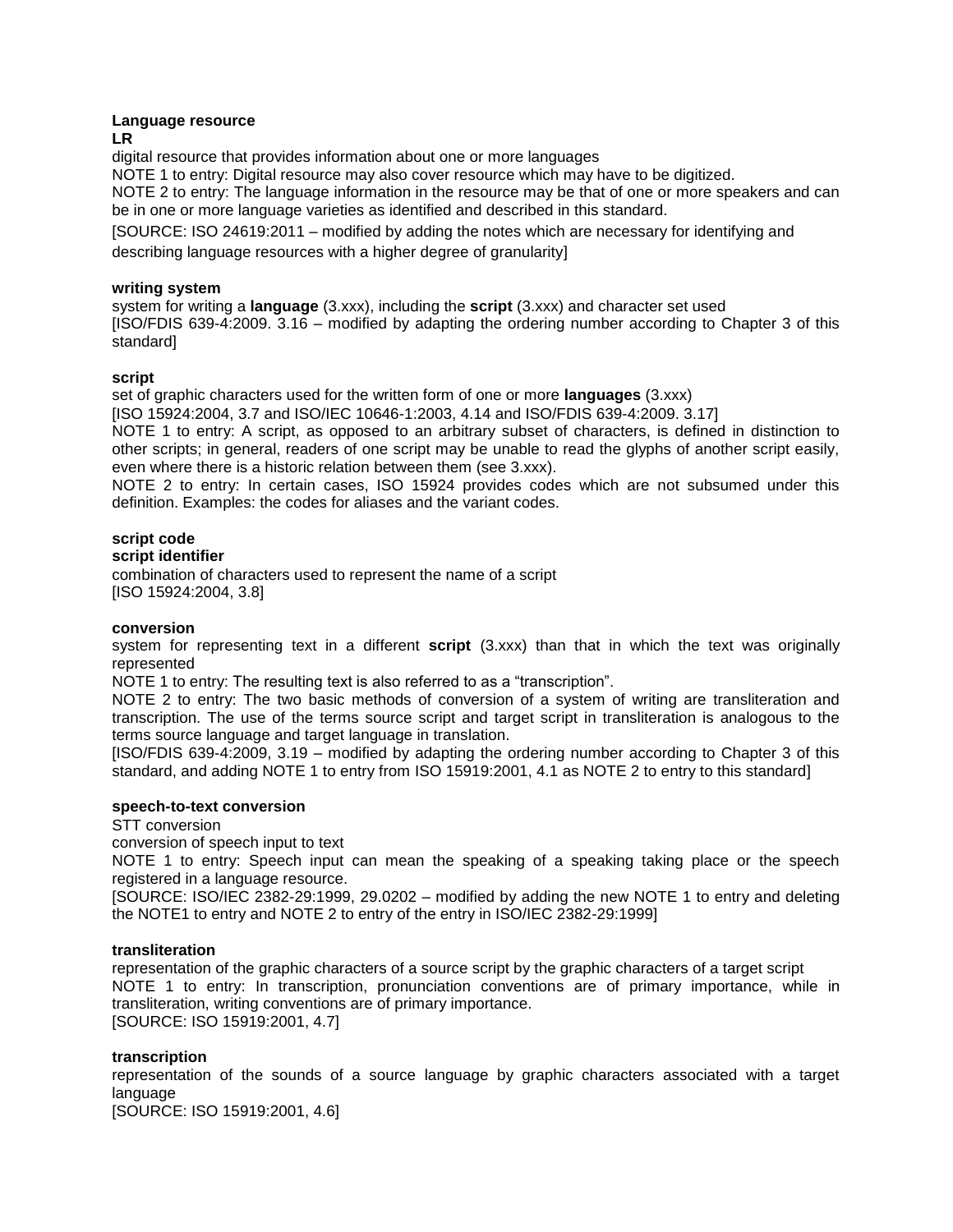#### **language identifier language symbol**

string of characters assigned to an individual human language for the purpose of uniquely representing it NOTE 1 to entry: In the language codes of Parts 1, 2, 3, and 5 of ISO 639, each language identifier is composed of two or three letters.

[SOURCE: ISO 639-4:2009, 3.5 – modified by replacing "a linguistic entity" by "individual human language" in line with this standard and deleting NOTE 2 to entry, because it would not be meaningful in this standard]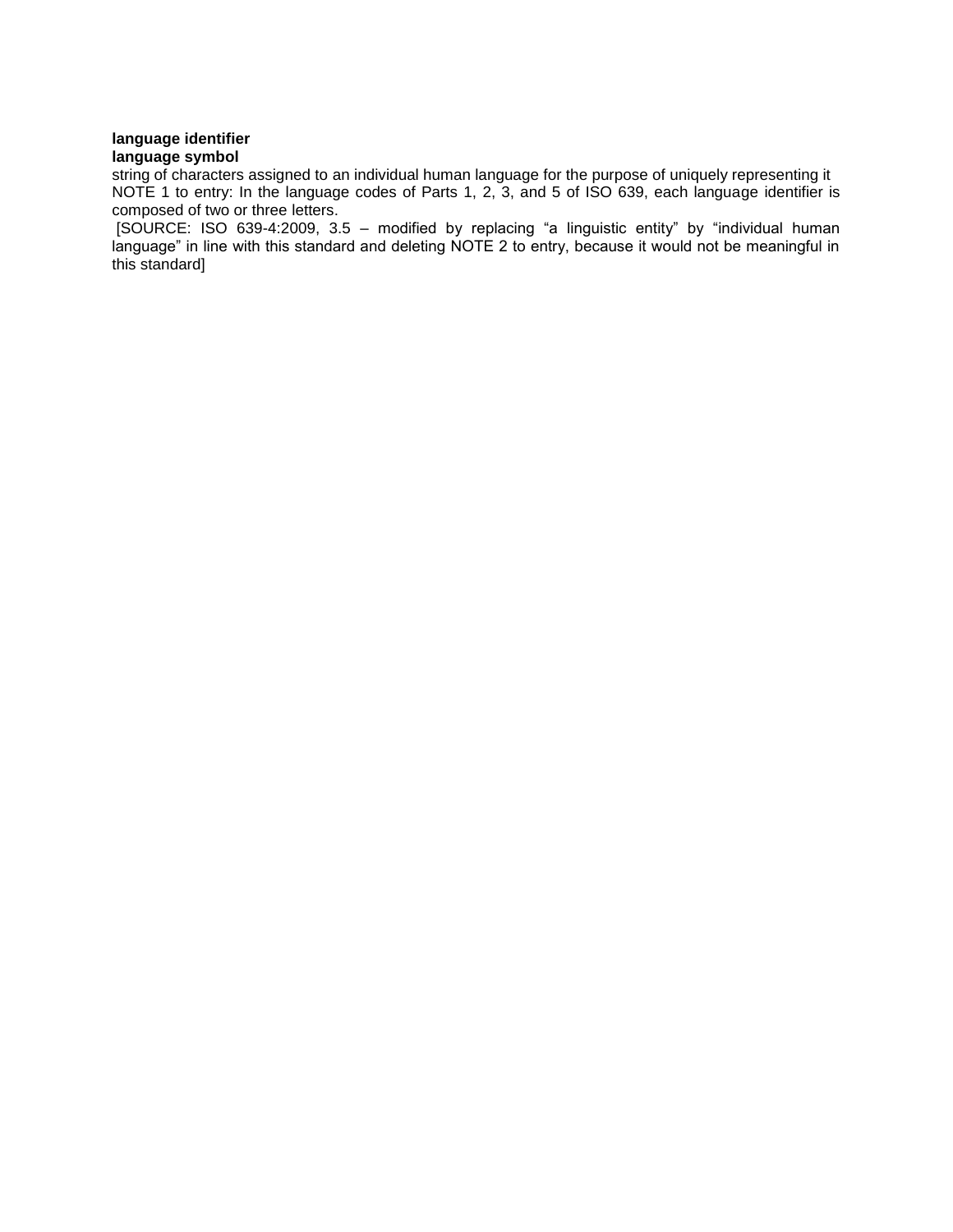### **4 Linguistic variation and language varieties**

### **4.1 Linguistic variation**

Not only are individual human languages different one form among another; there is also linguistic variation within each human language. No instance of language use is independent from the language-internal variation. This is also applicable to the description of human language resources that represent instances of use, or other properties of human language.

The identification of different languages is the subject of multipart standard ISO 639 "Codes for the representation of names of languages". ISO 639 identifies existing (living and extinct) languages, as well as language families and language groups. This standard, in turn, is concerned with the language internal linguistic variation.

Language-internal variation within human languages give rise to language varieties according to distinct dimensions. Although mutual influences exist, each of the dimensions of language varieties is in principle independent from the others. Some varieties can be further differentiated into sub-varieties of the same or other dimensions. Each linguistic manifestation in a given human language (such as a text, an utterance, an entry in a lexical database, etc.) can, therefore, be characterized according to its position in each of these dimensions of language varieties.

The boarders of human languages are sometimes hard to establish. In particular, different groups of people may disagree with regard to their assessment of a given set of idiolects as forming or not an individual language depending on their assessment of the mutual intelligibility and in particular of the socio-political situation. Therefore, there are cases where the status of a given set of idiolects as constituting an individual language, or a variety of a language, or a group of closely related languages, is disputed. This problem is addressed by ISO 639, in particular ISO 639-3.

Similarly, the borders of language varieties are sometimes hard to establish, and in many cases different varieties being distinguished on the same dimension (e.g., different dialects) do overlap (that is, there may be idiolects that fulfil all criteria to belong to both varieties).

In addition, human languages and their language varieties are under constant gradual – sometimes fast – change so that:

- a given language variety may become considered as a language and vice versa (to be covered in ISO 639);
- linguistic expressions and features belonging to a given language variety at one point may change their position with respect to one or more of the dimensions of language varieties (e.g., markedly informal expressions may become acceptable even in formal contexts, or regional expressions may spread over large parts of the geographical territory where the language is spoken).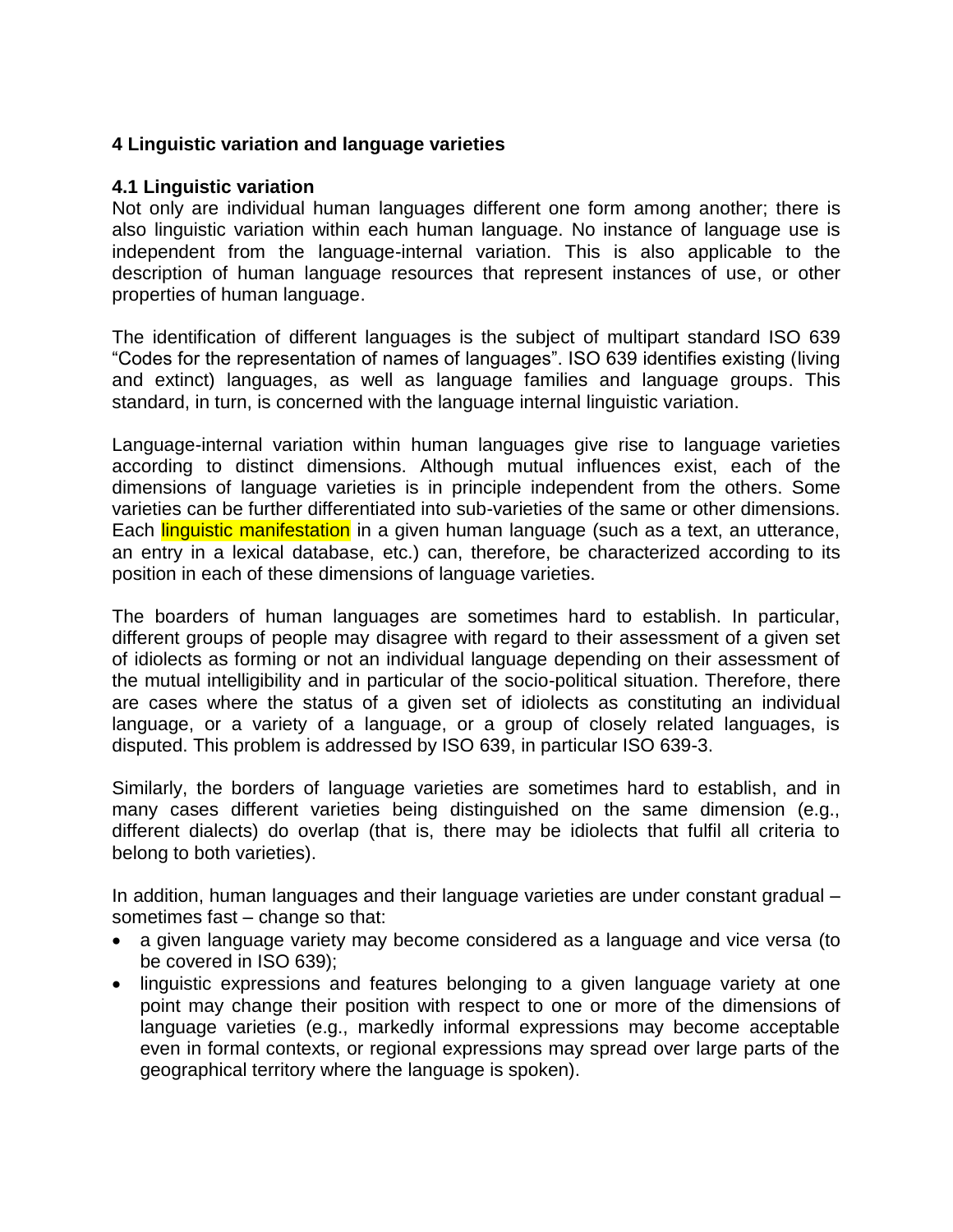This standard focuses on a framework for the identification and description of languageinternal variation, that is, of language varieties and sub-varieties. It does not aim at establishing all language varieties of all languages – even at a given point in time this would be an immense list. But it exhausts the *types* of descriptors that may be needed for characterizing the status of a given instance of language use (e.g., an utterance) or language resource. It does so by describing all the dimensions in which languages can vary internally, and indicates the major resulting varieties that typically occur in natural human languages.

Technically, languages are conceived in this standard as sets of idiolects (means of communications), and language varieties as subsets. The language is classified simultaneously into different varieties according to different kind of certain criteria. The resulting varieties in each classification can overlap, and they can be sub-classified into smaller varieties, again according to certain criteria.

Each language variety is characterized by structural properties (of the sound system, the morpho-syntax, the lexicon or semantic system) and at the same time certain external properties (to be spoken in a certain geographical area, at a certain time, etc.). The organization of these criteria into a few major types constitutes the different dimensions of linguistic variation.

# **4.2 Dimensions of linguistic variation**

Linguistic manifestations such as language resources and the events of language use themselves can be characterized according to the following dimensions of linguistic variation:

- 1) Space (dialects, sub-dialects as well as supra-regional standard varieties)
- 2) Time (epochs, periods, stages)
- 3) Social group (sociolects of several different types and technolects)
- 4) Modality (spoken, written, signed, whistled, drummed, etc.)
- 5) Situation (registers of different formality, also for motherese and similar varieties)
- 6) Individual speaker (often mot precisely called "idiolects")
- 7) Proficiency (for learners' varieties of different stages)
- 8) Performance (peculiarities up to certain communication disorders)

A complete characterization of the position of any given event of language use and any language resource with regard to linguistic variation would state the position of the event or resource with respect to each of these eight dimensions.

Language varieties of some dimensions may be complex within themselves by having more sub-varieties of the same or possibly even other dimensions, which implies that there may be more than one value on these dimensions for a given event of language use or a given linguistic resource. If there are two values on the same dimension, then usually one value is more specific and the other broader (e.g., a recording of a speaker using a Norfolk dialect can also be characterized as belonging to the broader East Anglian dialectal variety of English).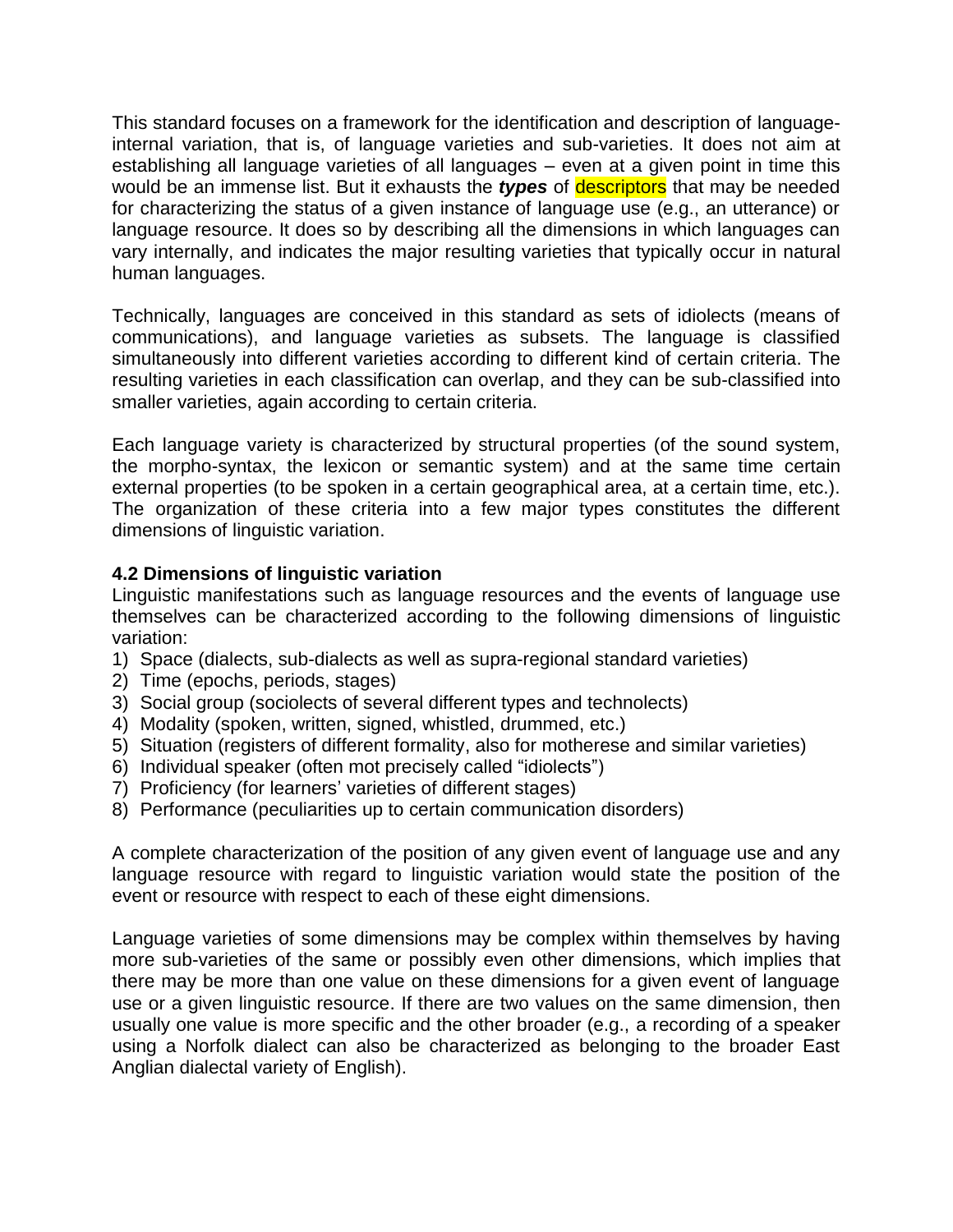There may also be mixed events or language resources that contain several instances of language use that belong to different varieties according to the same dimension (for instance a dialogue between speakers that use different dialects, or a dictionary that covers several dialects, sociolects etc. of a language). In such cases, all (groups of) varieties at hand will have to be identified, and if possible, the respective parts of such a resource will have to be related to their respective varieties (e.g., the different participants and accordingly the different time segments of such a dialogue; or the different entries in such a dictionary).

Another special case are language resources where the language use is "non-native" in the sense of deliberately imitating another than the native variety of the speaker. For instance, a speaker of a dialect X tries to imitate speech of another dialect Y, or an author makes use, e.g. as a stylistic device, of language as conceived as typical for a certain historical period of time, or a certain social group to which the writer does not belong. The latter is covered by the proficiency dimension in this standard.

### *4.3.1 The space dimension of linguistic variation*

According to the space dimension, a language can be differentiated into different dialects (and these into sub-dialects) and sometimes also a supra-regional standard variety. This is often the most complex and differentiated kind of linguistic variation.

### EXAMPLE 1: East Anglian (English dialect)

EXAMPLE 2: United Kingdom Standard English (Supra-regional standard variety)

When determining the dialect of a speaker in a given situation, what is mainly considered is the geographical region of the socialization of the speaker, that is, where the speaker grew up and where the speaker's parents grew up. If these factors are heterogeneous (due to, e.g., migration, parents from different regions), one may be able to identify the major dialect to which the language use of the speaker most strongly resembles, alongside with minor dialectal influences (e.g., from the region of [one of] the speaker's parents, or of a region where the speaker moved to in a later phase of his or her life).

EXAMPLE: "Western American English with influence from southern British English"

The names given to individual dialects are often traditional and usually refer to the geographical region where the dialect is spoken. How many and which dialects are to be distinguished on a given level of specificity is often debated between specialists, and so are the technical names and the borders of the dialects.

In languages used in a larger geographical area, there is often one variety (usually based on one specific traditional dialect or a group of dialects) that is accepted as "standard" by most or all speakers across the whole geographical area of the language. In such cases, many speakers can use both a local dialect and the standard variety. Again, in the case of the standard variety, often the influence of a local dialect is still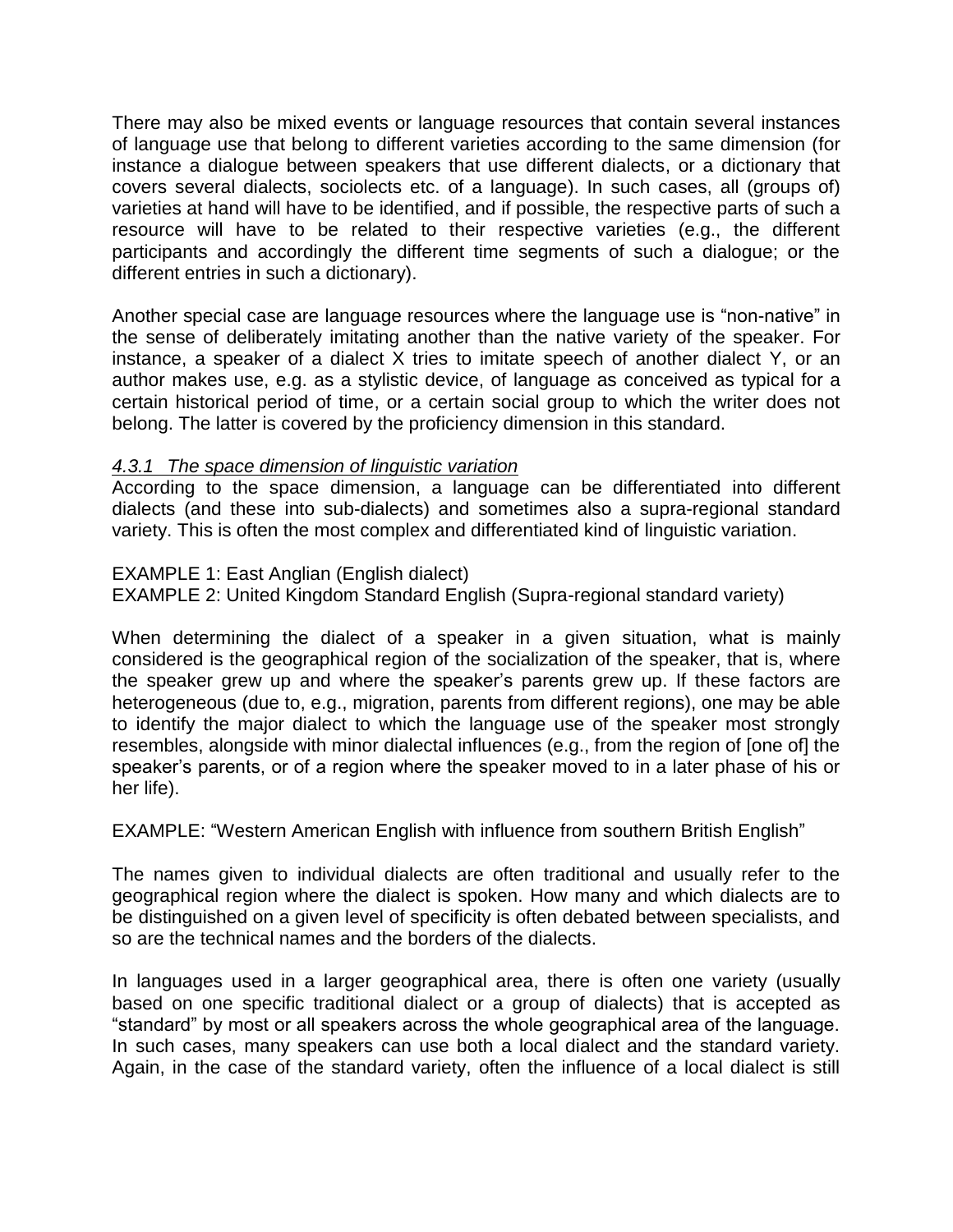evident (e.g., as an 'accent'), even with speakers that do not have strong competence in the original local dialect.

A special case are diaspora varieties spoken in a geographical region where other languages are more strongly present. Usually the influence of the dominant language is evident in the language in such a situation. This again can influence the native dialect of speakers that live for a while in such an area, even when they speak their original dialect.

EXAMPLE: A certain Urdu dialect spoken in London (with influence from the English north of the Thames)

When speakers speak several dialects and/or the standard variety more or less fluently, it may have to be determined for each event of language use which of the dialects or standard variety has been used. For some purposes it may additionally be useful to indicate which other languages and which other dialects of the language in question the speakers are able to speak.

### *4.3.2 Time dimension of linguistic variation*

According to the time dimension of linguistic variation, a language can be differentiated into different historical epochs, periods or stages. They may be named after the eras of political organization, of rulers, or cultural, social or economic development. Epochs may comprise distinct periods, which in itself may comprise stages.

For several well-studied languages, in particular languages with a long tradition of writing, scholars have established the epochs "old X", "middle X" and "modern X", where X stands for the name of the language. These epochs are then often sub-divided into "early" and "late" periods.

EXAMPLE 1: Early Middle English EXAMPLE 2: Victorian English

Neither the epochs, let alone the periods, are identical in their temporal expansion between languages, and sometimes not even between different dialects within one language.

The establishment of periods varies a lot between different experts and depends on their interest or purpose. Begin and end of a period are usually not exact points, so that a period may be characterized by vague delineations or prototypes (e.g.: "the period around the 1880ies" or "the 16<sup>th</sup> and early 17<sup>th</sup> century"). The closer to the present moment, the shorter are the periods of a language that can be distinguished due to our more detailed knowledge of the structural features of a language. Still, periods typically span some decades up to a few centuries.

### *4.3.3 Social group dimension of linguistic variation*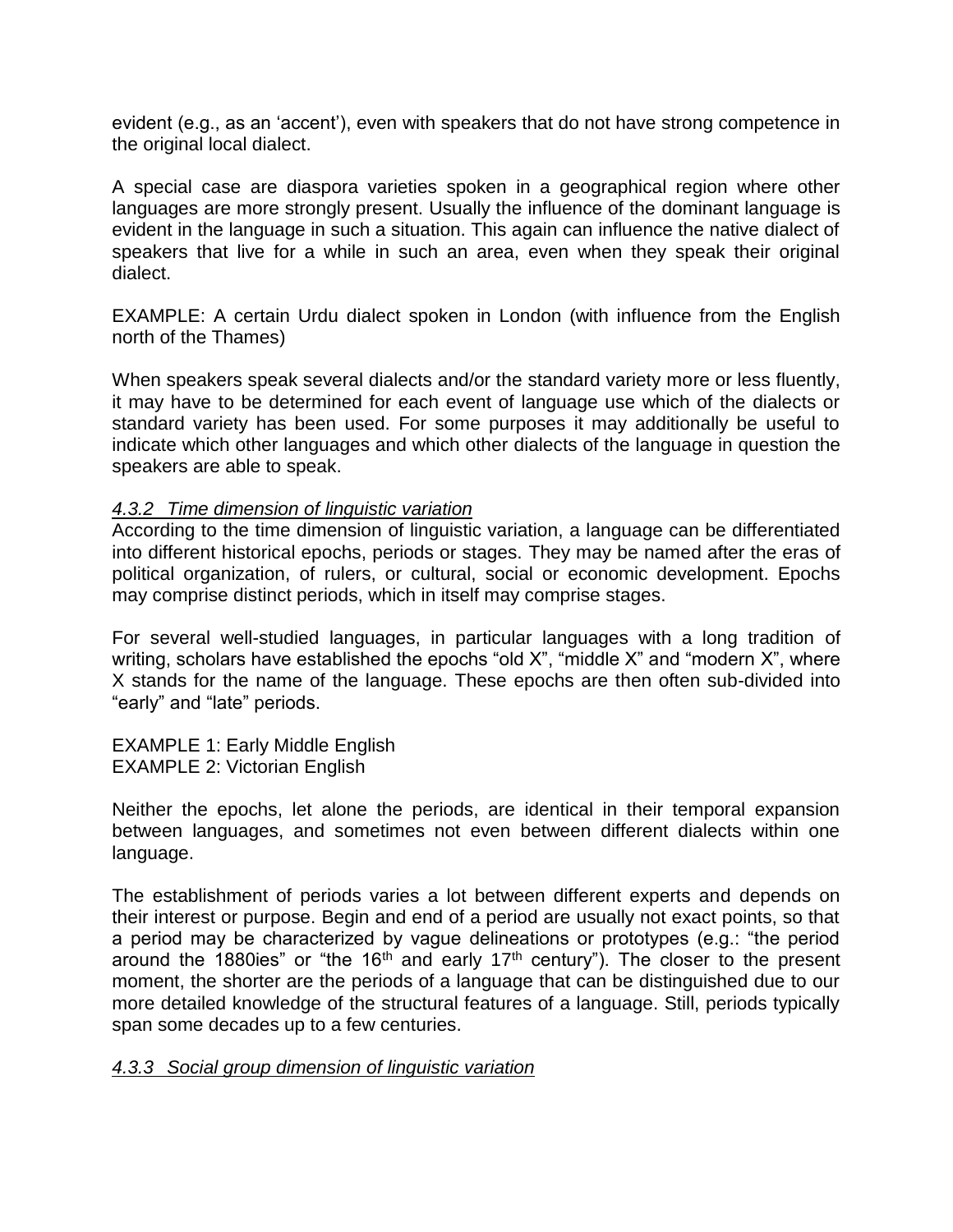According to the social group dimension of linguistic variation, a language can be differentiated into sociolects. Sociolects refer to the socialization of speakers as belonging to a certain social group, such as class, milieu, professional group, or gender.

The number and specificity of sociolects that need to be distinguished varies very much from language to language and reflect the social structure und in particular the social segregation of the society in which the language is used. In some small egalitarian societies there may be no social group variation at all (i.e., just one general neutral sociolect), other small societies may only strongly differentiate between two (i.e. a male and female) genderlects. On the other end of the spectrum we have complex societies with different language varieties for each of a number of social strata, and nowadays an even larger number of technolects or jargons for different professional groups.

EXAMPLE 1: Male Aweti (genderlect) EXAMPLE 2: Academic English (sociolect) EXAMPLE 3: Discussion of medical doctors among themselves (technolect) EXAMPLE 4: Automotive workers in a car factory (jargon)

In delimitating, describing and naming social groups, there is often a disagreement between experts. Not all social differentiation necessarily leads to distinctive sociolects.

Technolects and jargons refer to the specialized purpose language varieties characteristic for the communication in certain domains or subjects. In naming and describing the groups using technolects, there is a constant evolution in the sciences, technologies and economies of the world. Therefore, the categories under the social group dimension are an open list.

# *4.3.4 Modality dimension of linguistic variation*

According to the modality dimension of linguistic variation, a language can be differentiated into different modalities which refer to the sensorial channel what is used in an event of language use, and consequently in the language resources that represent these events of language use. The events and resources can belong to the following modalities:

- Multimodal language use (in particular spoken language combined with gestures; this is the most common type of language use)
- Spoken language use events (a pure audio recording, or language use on the telephone)
- Written language use
- Signed language use (for sign languages; this is different from the use of –even conventionalized– gestures)
- Use of augmentative and alternative communication (AAC) such as symbol systems (Bliss symbols and the like, as far as these have the communicative power comparable to that of natural human languages)
- Language use in the haptic modality (in particular when communicating with persons who are both blind and deaf)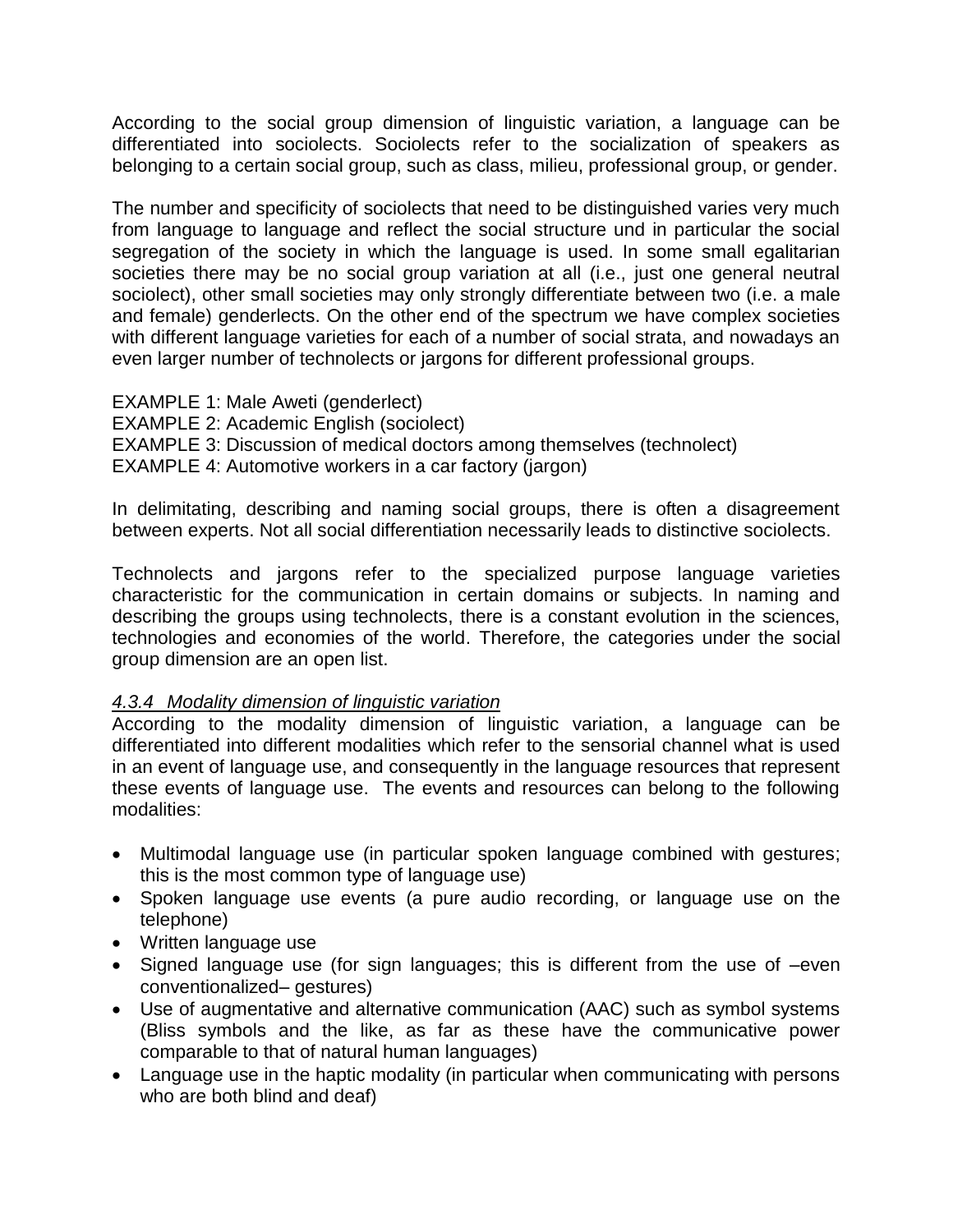- Language use of other acoustic modalities performed with only the speaker's body (such as hummed and whistled languages)
- Language use of other acoustic modalities performed with the help of external tools (in particular music instruments such as using drums or flutes)

The speech modality is usually in fact the multimodal modality, because speech is often accompanied by certain kinds of non-verbal communication, such as mimics and gestures, which may necessitate specification.

Besides from that, an event of language use recorded in a language resource may comprise more than one modality, e.g. sign language use between deaf speakers (signers) intermitted with spoken language.

There may be a dominant modality and one or more additional modalities, such as a written text accompanied by bliss symbols.

When a single linguistic expression is performed several times in different modalities (i.e., it is transferred, re-created, or transposed into another modality; e.g., a written text is read out loud, or an oral utterance is transcribed), one can distinguish a primary and secondary modality, which are two independent values in the modality dimension.

EXAMPLE 1: When a written text is read, the original modality is written language, and the secondary modality spoken language.

EXAMPLE 2: When a spoken utterance is later transcribed, the original modality is spoken language, the secondary modality is written language.

Within the written modality, one can further specify which writing system, which script, which orthography etc. are being used. The identification of this aspect is already covered by other standards.

### *4.3.5 Situation dimension of linguistic variation*

According to the situation dimension of linguistic variation, a language can be differentiated into different registers.

The most relevant types of situations of language use distinguish themselves by the *degree of formality* or of respect, from informal to formal, and includes the neutral register (expressions that are appropriate in all kind of situations). Hence, the major primary registers are:

- 1) *informal* (= *sub-neutral*, *intimate*, *casual*, according to some conceptions for some languages contain sub-register within the more general informal register, e.g. *vulgar* and *familiar* etc.),
- 2) *neutral* (appropriate in informal and formal situations alike), and
- 3) *formal* (again, for some languages sub-categories within the formal register may have to be distinguished, for instance when addressing a king of religious leader).

Other registers that can be distinguished for the purposes of this standard are

4) *motherese* (a register used in particular by parents to speak to young children), and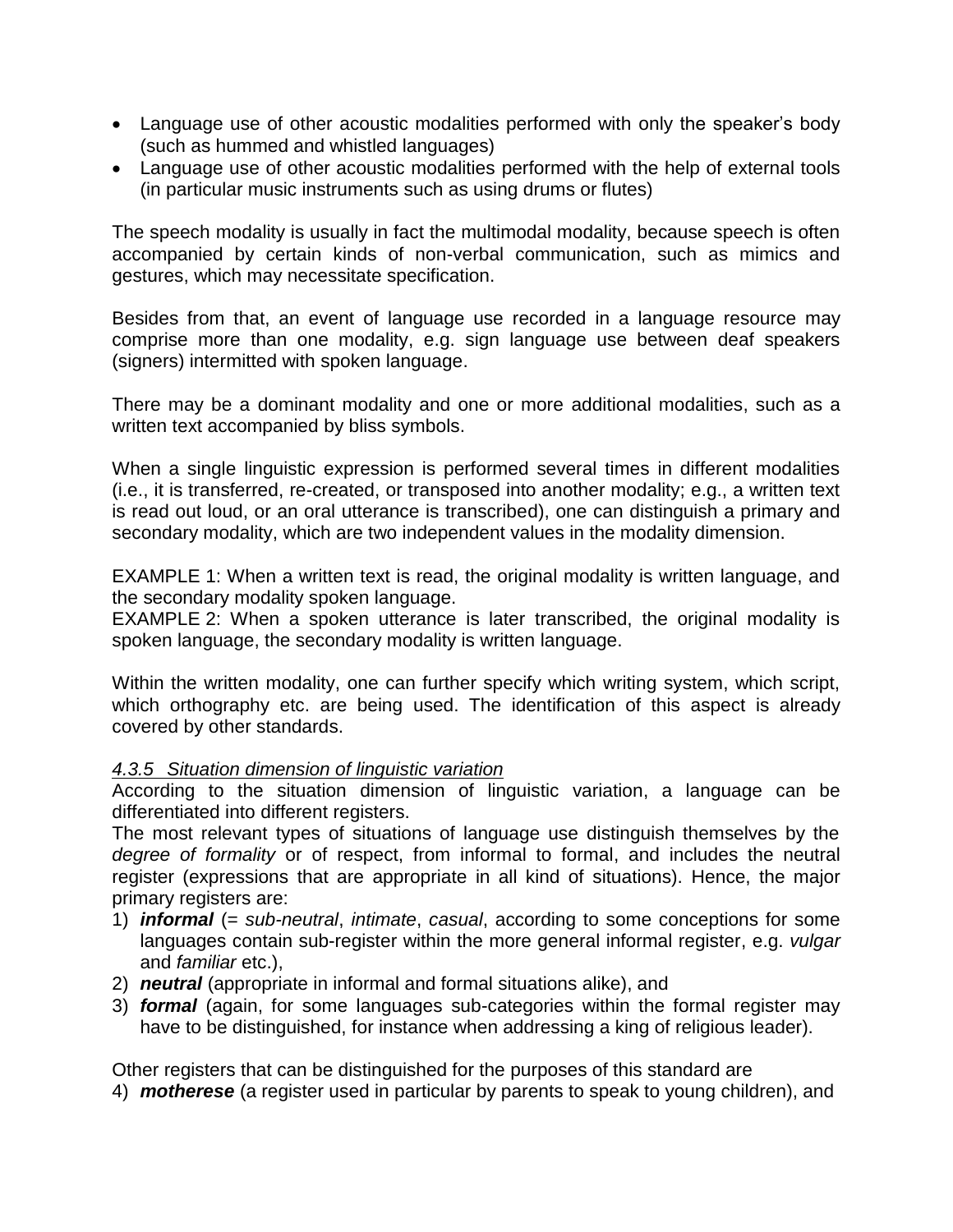5) *foreigner-talk* (a register used to speak to not fully fluent adult language learners), and the like.

In some historical cases the latter register has developed into a widely used form of communication which became a pidgin, which is on the boarder of being a widely used register and/or sociolect or a language of its own. From pidgins can then in turn develop creole languages if they are acquired by children as their major language.

In some (in particular east and south-east Asian) languages exists a more sophisticated system of registers that is closely intertwined with the social dimension, because the style, vocabulary and even grammar changes according to the relative and absolute social position (including age) of both, the speaker and the addressee.

One further type of variation belongs systematically here because it depends on the kind of situation of language use: the genres. Again, which and how many genres need to be distinguished can vary very much between languages. Many languages differentiate between at least these:

- 6) *epic/prosa* (regular language formally not constraint other than by factors covered above in this or other dimensions),
- 7) **lyrics/poetry** (language organized according to primarily aesthetical criteria, also often used when singing), and
- 8) **ritualistic language** (in ritual, spiritual, magical or religious contexts).

It is an empirical question whether more specific categories are needed in a given language. In principle this standard is only concerned with linguistic variation that affects the language structure (which includes the lexicon), and not with differences what concern merely different styles of language use, and the difference between, say, a crime thriller novel and a history book is arguably not affecting the underlying linguistic system (even in the lexicon, different frequencies of words are a different phenomenon from words which are ungrammatical in a certain situation). Still, the characterization of a more specific genre may be useful for certain purposes (in particular research).

### *4.3.6 Individual person dimension of linguistic variation*

According to the personal dimension of linguistic variation, a language can be differentiated into different *personal varieties*.

There is exactly one personal variety for each speaker, because every person speaks his/her own personal variety, which sometimes called 'idiolect'. The idiosyncrasies that characterize individual person's language varieties can concern all levels of the linguistic structure, in particular the lexicon.

Within the personal variety of a speaker there are usually many different idiolects in the sense of this standard (which are homogeneous, that is, characterized by a coherent system of structural features), which differ at least in the type of situation and/or the medium that they are applied in. That is, some of a speaker's idiolects belong to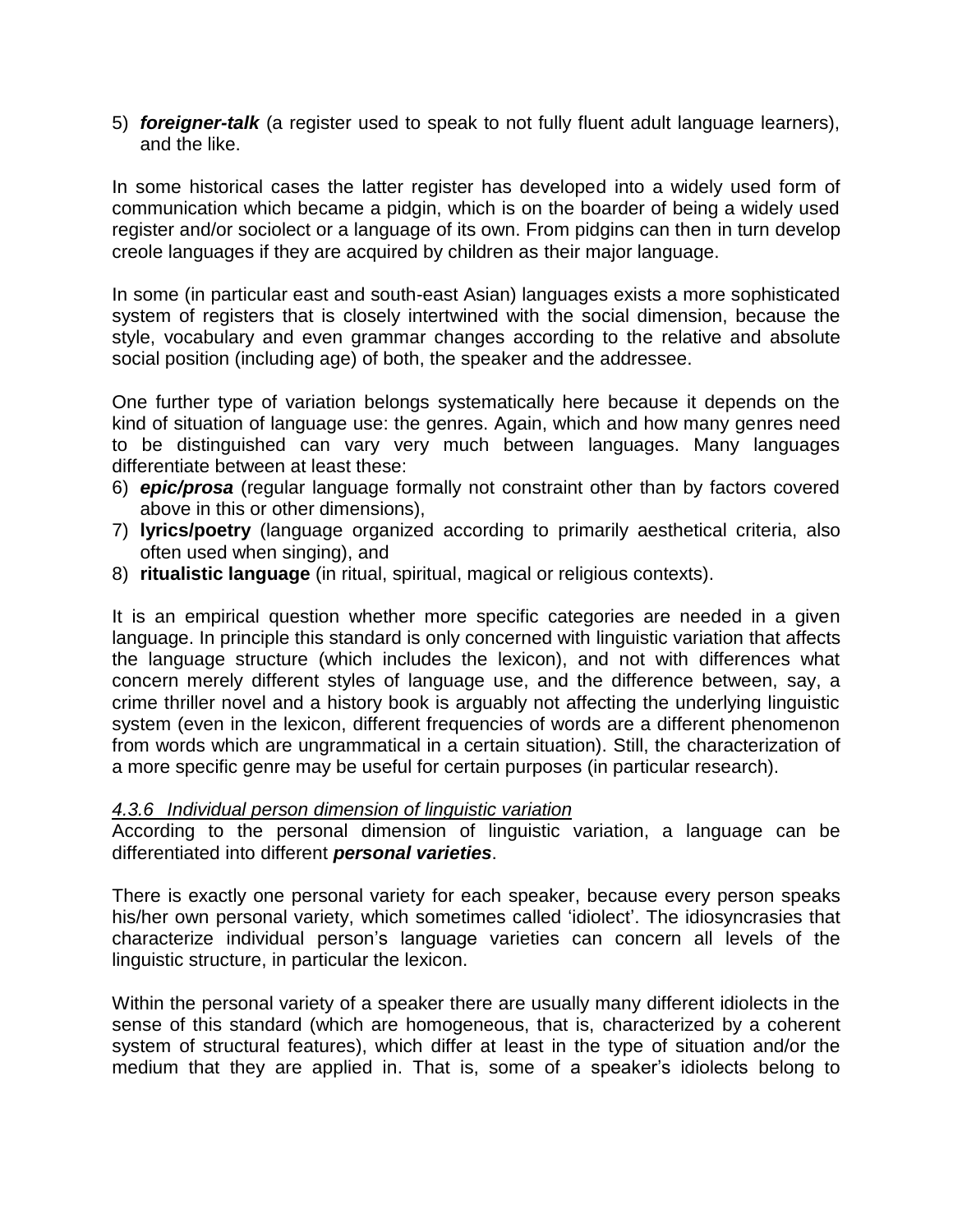different registers (formal vs. informal) or to different modalities (e.g., written vs. spoken/multimodal), and sometimes even to different dialects of sociolects.

### *4.3.7 Proficiency dimension of linguistic variation*

According to the proficiency dimension of linguistic variation, a language can be differentiated into different stages of learning (learner's varieties). These are specific to learners of a language in one of several different stages of their language acquisition process. They vary in their degree of nativeness and evolvedness.

Systematically, this dimension could be covered by the person and time dimensions – it is a matter of fact that a given language learner (child or adult) at a given point in time is acquiring the language and has reached a certain stage. Still, for the purposes of, for instance, adapting language technology or resources for teaching the language, it may be necessary or useful to state the stage of learning as a different dimension.

The differences in the incipient and intermediate means of communication used by learners even in similar stages of language acquisition/learning may vary greatly from speaker to speaker, also depending on the native language(s) of the speaker and other aspects of the knowledge of the speaker. The most salient difference is that of firstlanguage-acquisition and second-language acquisition/learning.

The learner's varieties in the process of infant first-language acquisition vary according to the theoretical framework. Sometimes used concepts are, e.g., "holophrastic stage", "two-word-stage", etc.

For second language learners, according to many conceptions, one can distinguish at least between the following learners' language varieties:

- 1) *incipient*,
- 2) *intermediate*, and
- 3) *advanced*

A different kind of *non-native* variety can be found in cases when a speaker or author imitates another non-native variety of his or her own native language; e.g. an author writing in a (pseudo) historical period of the language, or speakers imitating a dialect of a region where neither they themselves nor their parents have been socialized, and analogously for sociolects.

### *4.3.8 Performance peculiarity dimension of linguistic variation*

Following the point of view of health impairments, a communication disability is a functional problem for a person. In the context of this standard, communication disabilities manifest in the form of performance peculiarities.

Communication disabilities (i.e. communication anomalies or communication disorders) can be

- congenital or
- temporarily acquired or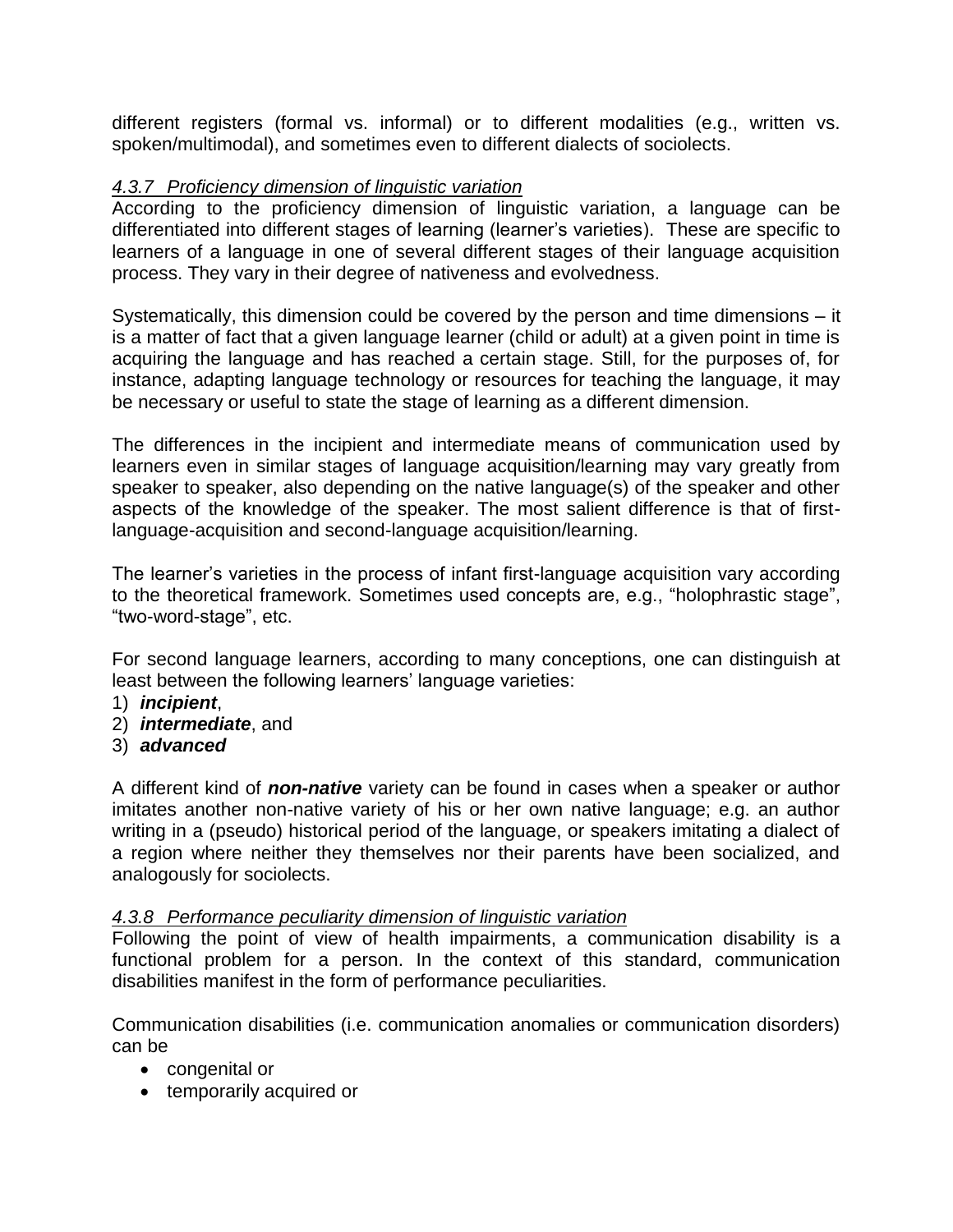• permanently acquired.

The degrees of a communication disability can be comparatively light, medium or strong. A given communication disability may trigger or influence other communication disabilities, e.g. light stuttering may make a person hush or negatively impact the person's fluency of speech.

Communication disabilities are part of a multidimensional system and can have different causes, such as:

- health impairments, which comprise a loss or abnormality of physiological, psychological, or anatomical structure or function; in connection with communication disabilities they comprise in particular
	- $\circ$  anomalies or disorders of the nervous system (including the brain), respiratory-phonatory system, oropharyngeal system, etc.
	- $\circ$  impairment of the senses,
- psychological conditions/factors impacting behavior or mind or cognition,
- externally induced impairments that may result in communication disabilities include:
	- o physical impact of accidents, surgery, natural forces, etc.
	- o environmental effects, including natural environment phenomena taken up by the senses, social environment influencing mood, cognition, behavior, etc.
	- o intake or application of medicines, drugs, chemicals, etc.
	- o excessive radiation,
- functional impairments/disabilities which cannot be subsumed under the above.

The above-mentioned causes may or may not result in communication disabilities. However, they do result in performance peculiarities and can cross-influence each other.

With respect to communication disabilities the above-mentioned causes materialize in the form of performance peculiarities of

- speech
- language
- voice
- behaviour.

The degree of the performance peculiarity can range from a light communication anomaly to a communication disorder.

Speech-related performance peculiarities refer to components of speech production, which include:

- phonation
- resonance
- fluency
- intonation
- variance of pitch
- aeromechanical components of respiration.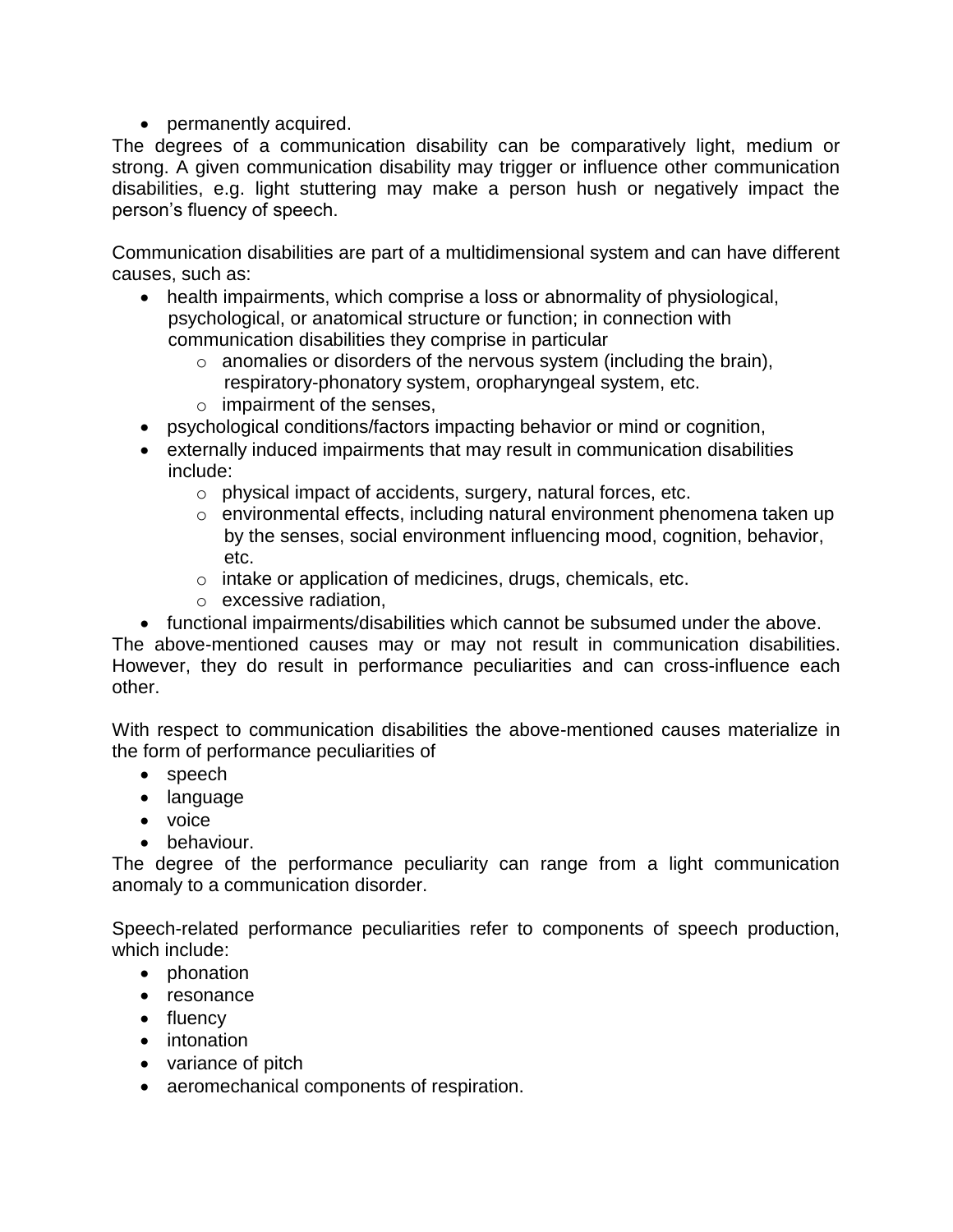Language-related performance peculiarities refer to the composition of language structures, which include:

- phonology
- supra-segmental features (e.g. changing phones according to the rules of a language)
- morphology
- syntax
- grammar rules
- semantics
- pragmatics.

Voice-related performance peculiarities refer to conditions involving abnormal pitch, loudness or quality of the sound produced by the larynx and thereby affecting speech production.

Behaviour-related performance peculiarities may be due to any or a combination of the above-mentioned causes. They can impact

- speech production, language structure composition and voice generation,
- the ability to grasp communication content, thus resulting in ostensible cognitive disorder affecting the communication.

They can also materialize in anomalies or disorders of non-verbal-communication or non-attentiveness hindering communication. Sometimes they are due to strong individual habits, such as a snoring sound or tongue-clicking during the speaker's speech, not necessarily due to any of the above-mentioned causes.

# **5 Indication of language varieties**

# *5.1 Scope of the standard*

This standard focuses only on the identification and description of language varieties, not on the genera, formal or technical aspects of the description of human language resources, which are covered by other metadata frameworks.

For instance, for the general description of a language resource, it is recommended to apply at least the metadata of the OLAC Metadata standard [http://www.language](http://www.language-archives.org/NOTE/usage.html)[archives.org/NOTE/usage.html,](http://www.language-archives.org/NOTE/usage.html) which provides an application of the Dublin Core metadata element set as defined by the Dublin Core Metadata Initiative (DCMI). <http://dublincore.org/documents/dcmi-terms/>

The Component Metadata Infrastructure (CMDI) provides a best practice guide for the sake of technical and content interoperability between language resources as well as of their sustainability.<http://www.clarin.eu/content/cmdi-best-practice-guide>

The Metadata Infrastructure for Language Resources and Technology lists the metadata needed for the formal description of language resources as follows: (s. CLARIN Registry Requirements [http://www-sk.let.uu.nl/u/D2R-4.pdf\)](http://www-sk.let.uu.nl/u/D2R-4.pdf)

- External metadata for language resources
- Lexicon Metadata: macrostructure and microstructure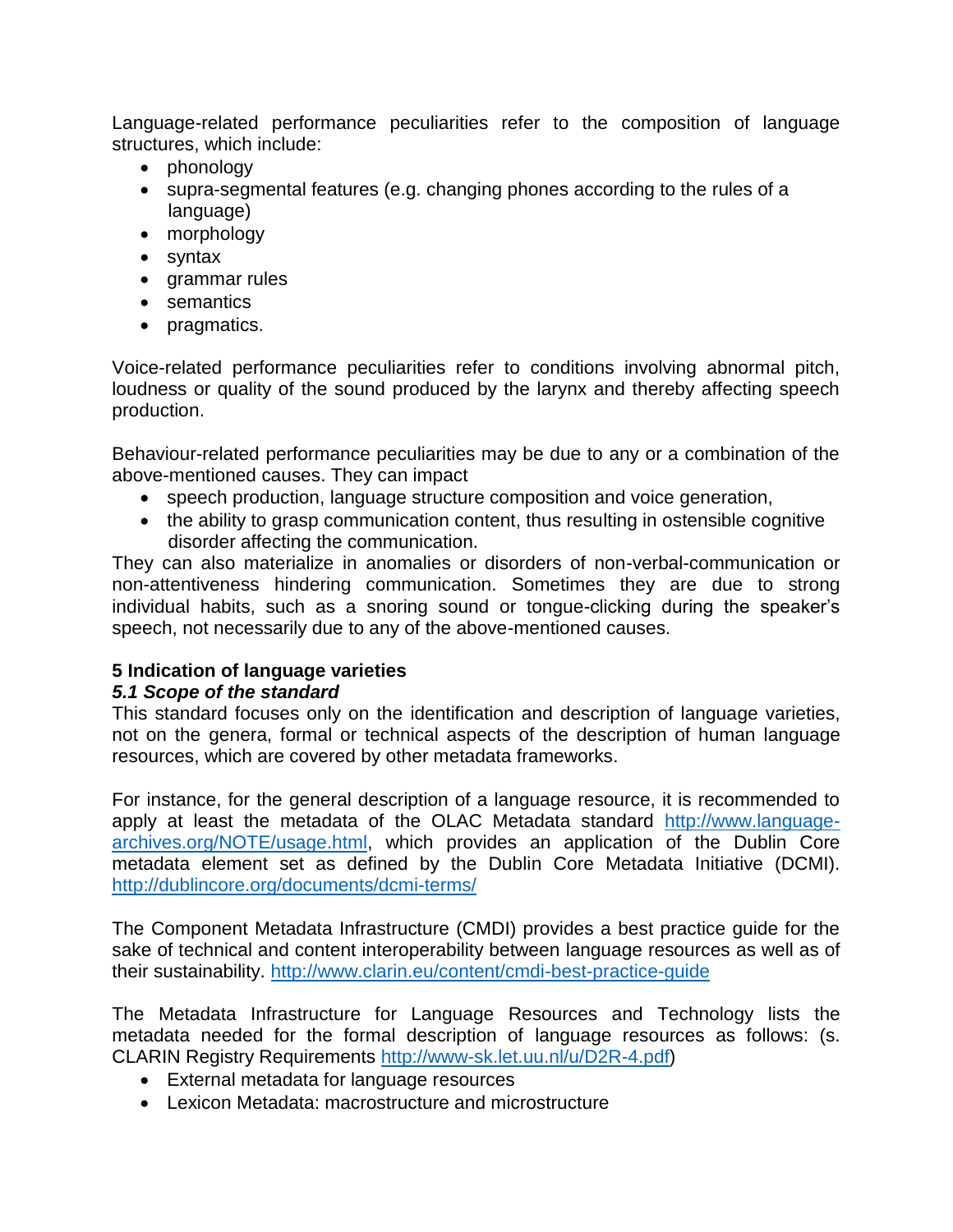- Metadata set for text corpora
- Metadata set for speech resources
- Metadata set for multimodal resources
- Metadata set for tools

All major metadata sets for the formal description of human communication resources comprise the identification of the language of the resource following the multipart standard ISO 639 Codes for the representation of names of languages.

This standard specifies which type of descriptors are needed to exhaustively account for the place of an event of language use or a language resource in the multidimensional space of variation within a language. Therefore, this standard represents an extension to the major metadata standards such as the OLAC or CMDI metadata formats.

In particular, it could be employed as the basis for a coherent system of extensions to the widely used Best Current Practice 47 that specifies "Tags for Identifying Languages". That recommendation already foresees the identification of language varieties (in particular, dialects, scripts and regions), but this is far from complete. It has also room for defining extensions to sub-tag elements. These may be used to implement this standard, e.g. by establishing one extension for each dimension.

Currently, no concrete values to be used within the framework here defined are proposed, but clearly, a mechanism to register these values is needed and should complete this standard in later updated versions. Authorization authorities will be needed for registering concrete values and their representation (code-elements or tagelements), in particular for those dimensions that are for all practical purposes open lists, such as dialects (for all languages), periods (for all languages), and sociolects. According to this standard, the modalities and registers as well as proficiency learner's varieties and communication peculiarities are smaller and limited lists. The individual dimension of linguistic variation is covered by identifying the speaker(s).

### **5.2 Indication of individual language varieties**

Any given event of language use (represented in a language resource) belongs simultaneously to a certain dialect, to a certain period, to a certain modality (is e.g. written, or oral), to a certain sociolect, etc. Therefore, the values for each of these dimensions can be stated side by side.

For the sake of optimal re-usability, it is generally advised to identify language varieties of as many dimensions as possible used in a given language resource, as far as they are known. For this purpose, established conventions and labels for identifying specific varieties should be followed whenever possible.

For the finding and re-use of language resources, the specification/identification of linguistic varieties may be crucial, even if they were not in the focus of the creators of the resources at hand. Therefore, the position of a given language resource ideally should be made explicit for each of the dimensions of language variety.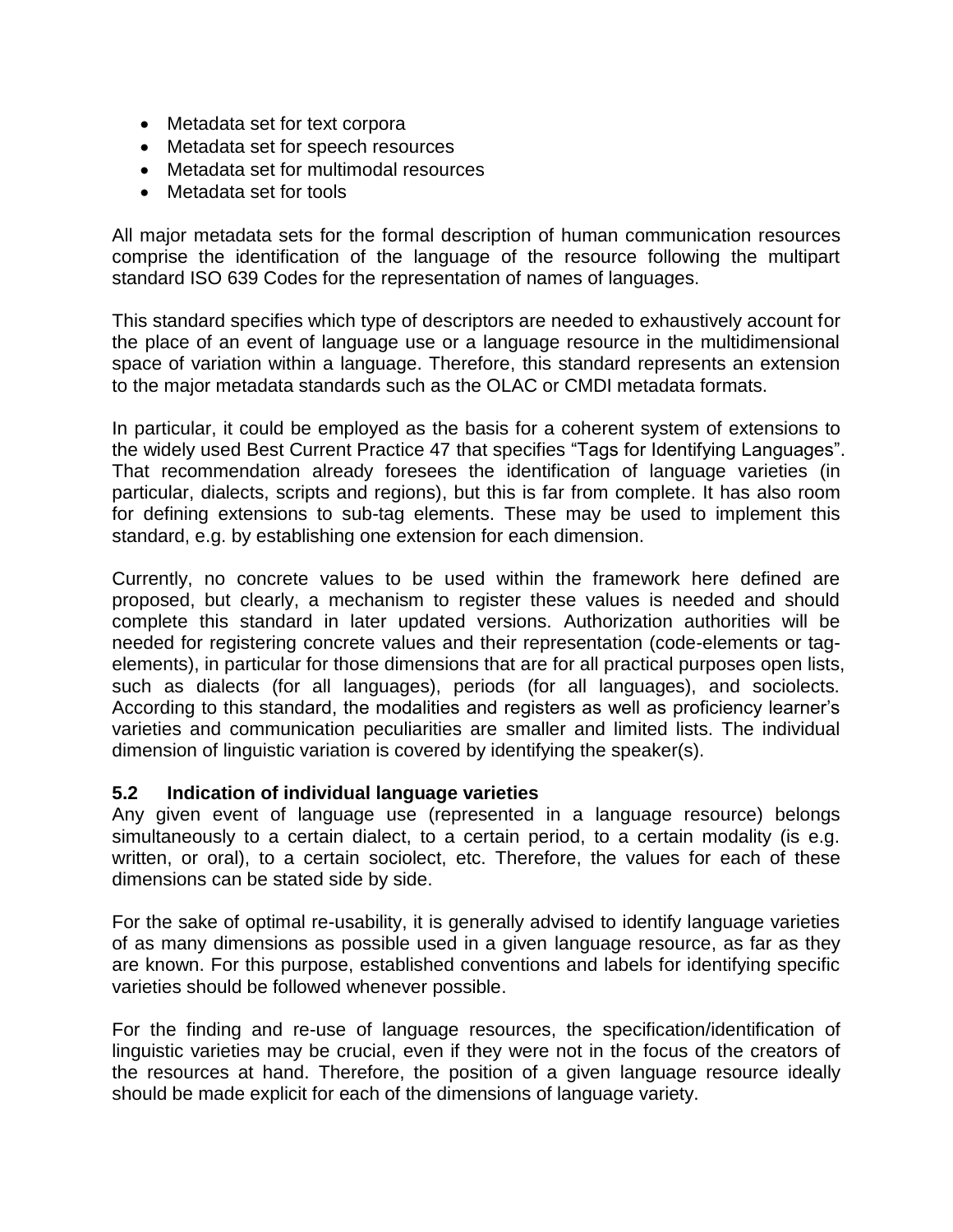However, not in all cases it may be possible, or even necessary, to indicate the respective varieties according to all dimensions. In the course of the description and identification of the language variety at hand, omission of a dimension should also be made explicit, for instance by marking them as "unspecified".

### EXAMPLE: [dialect:] unspecified

If the specification/identification of a dimension of language variety lacks confirmation, e.g. by being assumed or inferred, the (in)certainty of the specification/identification should be made explicit by stating "unconfirmed", or more specifically "assumed" or "inferred" or similar. This is then a property that refers to the respective statement of the language variety, not to the event of language use or the language resource in question.

The fact that a language resource contains several instances of language use that belong to different varieties according of the same dimension (so as a dialogue between speakers that use different dialects) should be clearly stated.

In case that the language used in a language resource is deliberately chosen to imitate that of another variety, the fact that a language variety is applied to imitate another language variety should be indicated by a qualification such as "adopted", "non-original", "imitated", or similar.

### **5.2.1 Indication of the space dimension of linguistic variation**

The space dimension of an event of language use, or a language resource that represents an event of language use, is specified by identifying the dialect within which or location where the speaker grew up, and ideally where the dialect / location where the speaker's parents grew up. It should be specified as exactly as possible, stating either the name of the dialect or the geographical place or region.

EXAMPLE 1: [Dialect:] East Anglian; [Subdialect:] Norfolk EXAMPLE 2: [Dialect:] East Anglian; [Dialect of mother:] Wales

If there is an established name for the linguistic variety of a region, that name should be used. For the sake of international communication, the English name of the dialect should be used (possibly in addition to the original name of the dialect in the language itself, or in another meta-language).

If the specification/identification of the dialect lacks confirmation, the (in)certainty of the specification/identification should be made explicit by stating "unconfirmed", or more specifically "assumed" or "inferred", or similar.

EXAMPLE 1: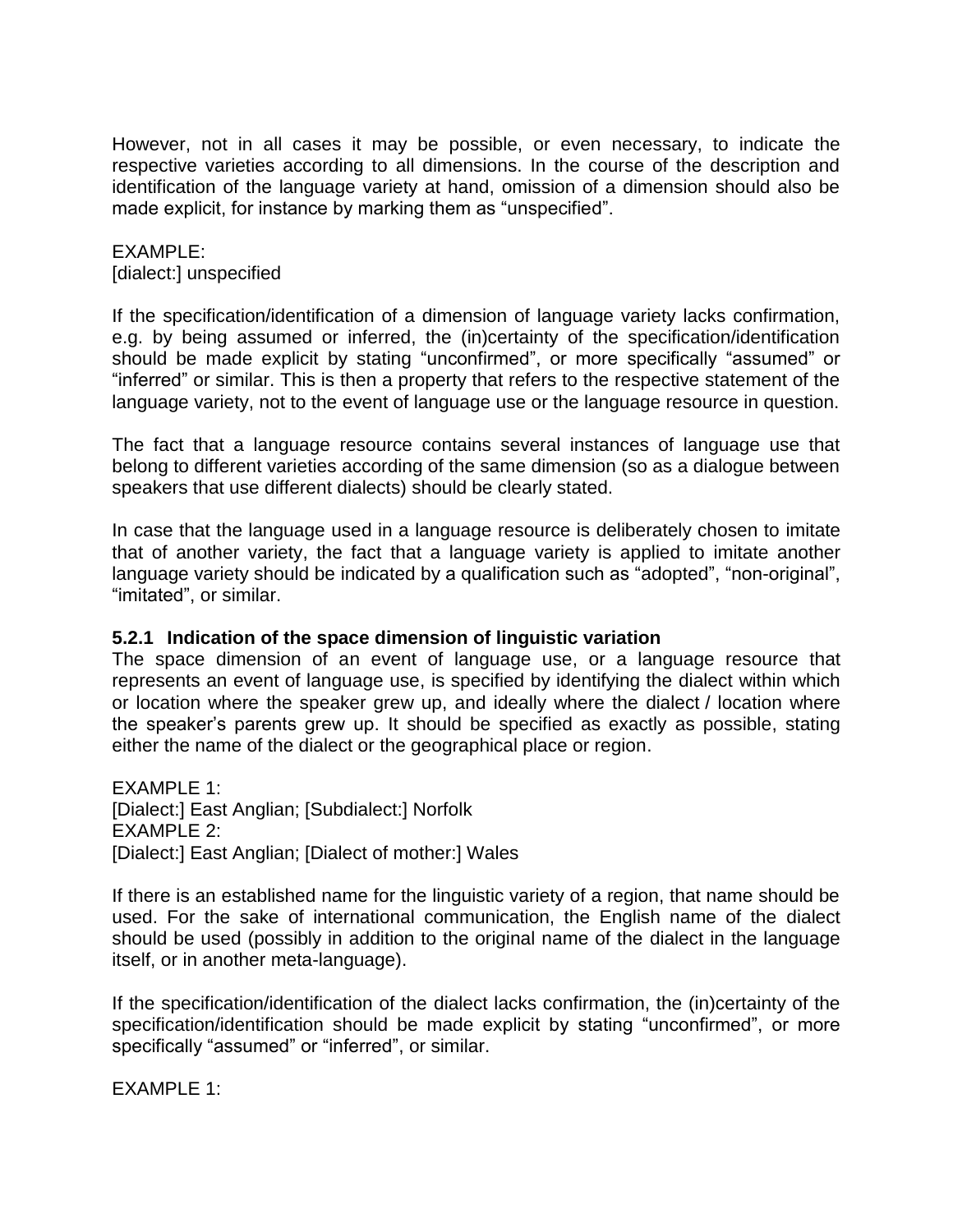[Dialect:] Irish English; [Subdialect:] unidentified EXAMPLE 2: [Dialect:] Irish English; [Subdialect:] Dublin English; [Status of subdialect:] assumed

Another option, in particular if there is no established name for the dialect, is to state the geographical region and place that is most characteristic for the speaker of the event of language use in a given language resource.

EXAMPLE:

[language:] Urdu

[Dialect:] London; [Influence by language:] English

# **5.2.2 Indication of the time dimension of linguistic variation**

The time dimension of linguistic variation should be specified as exactly as possible. If there is an established name for the period or epoch of an event of language use, that name should be used. It is possible to make several indications, starting with the larger epoch and becoming more specific. In principle, the most specific value implies the others, but these may still be useful for other purposes. Also in periods of transition it may be useful to state if a given event or resource can be more clearly grouped into one period than another.

For the sake of international communication, the English name of the given period or epoch should be used (in addition to the original name of the period or epoch in the native language, or another meta-language).

EXAMPLE 1: [Epoch:] Modern English; [Period:] Victorian English

If the specification/identification of the period or epoch lacks confirmation, the (in)certainty of the specification/identification should be made explicit by stating "unconfirmed", or more specifically "assumed" or "inferred".

EXAMPLE 1: [Dialect:] Irish English; [Subdialect:] unidentified EXAMPLE 2: [Dialect:] Irish English; [Subdialect:] Dublin English; [Status of subdialect:] assumed

NOTE: The date and the time of the creation of a language resource (by e.g. digitizing the recording of a communication event) is part of the general metadata of the language resource and thus may differ from the date of the event of language use itself. The latter is relevant for the identification of the relevant temporal variety. In some cases, several dates have to be distinguished (e.g., the digitization of a 19<sup>th</sup> century re-edition of a 17<sup>th</sup>century text; in such a case the period to be indicated according to this standard would be the 17<sup>th</sup> century, which is when the original event of language use, the writing of the text, happened).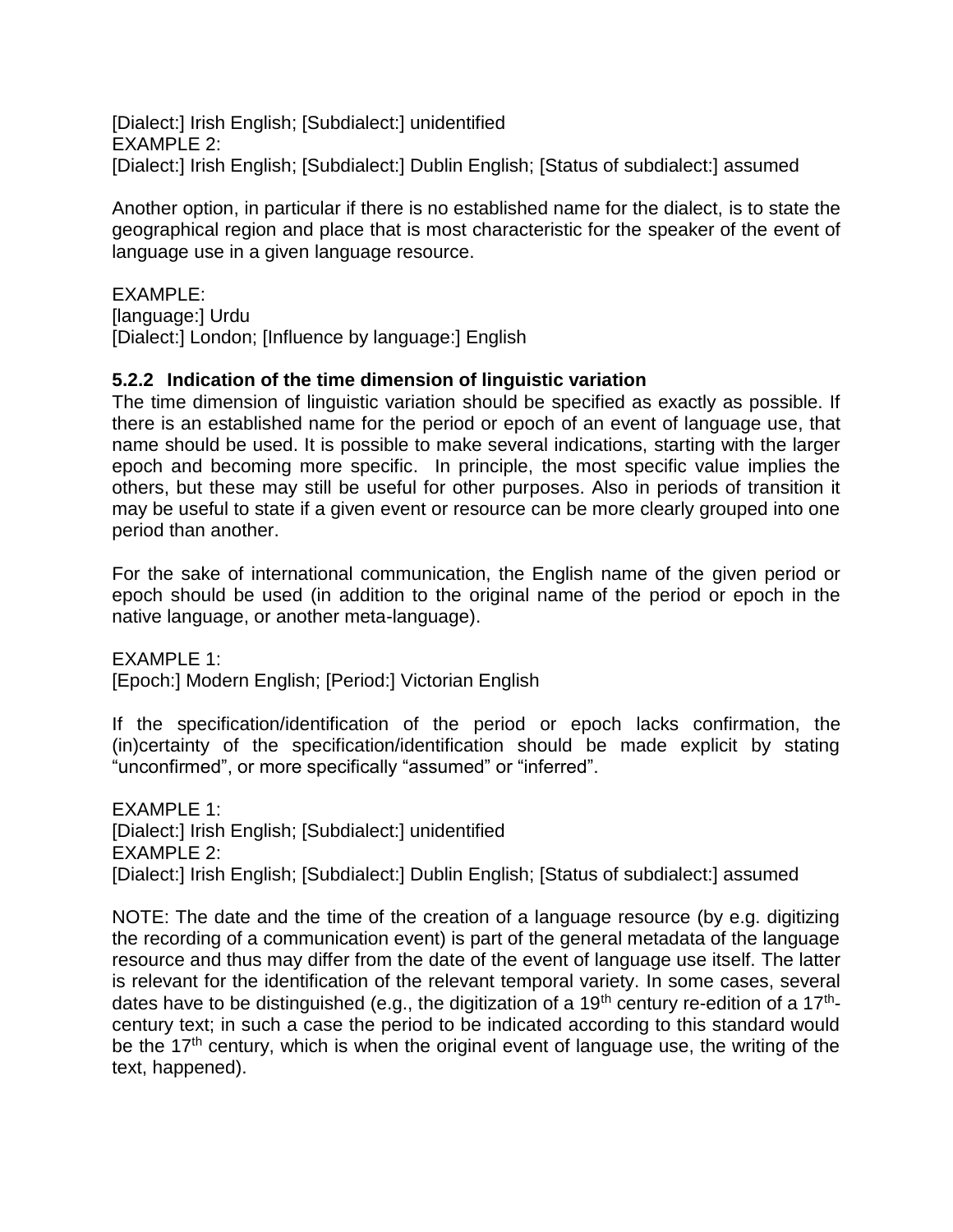### **5.2.3 Indication of the social group dimension of linguistic variation**

The sociolect(s) used in an event of language use should be specified as exactly as possible. In general, this is done by stating the social stratum or sub-community in which the speaker was socialized – ideally together with the speaker's parents' social groups. If there is an established name for the sociolect of an event of language use, that name should be used. Depending on the topic of the event of language use or the linguistic resource, it may be most relevant to state the education and/or occupational group of the speaker(s).

For the sake of international communication, the English name of the sociolect should be used (in addition to the original name of the sociolect in the language itself or in another meta-language).

EXAMPLE 1: [Sociolect:] African American Vernacular English EXAMPLE 2: [Sociolect:] Middle class English; [Sociolect/Education:] Academic EXAMPLE 3: [Sociolect/Technolect:] (English) business speak

If the specification of the sociolect lacks confirmation, the (in)certainty of the specification/identification should be made explicit by stating "unconfirmed", or more specifically "assumed" or "inferred".

 $FXAMPI F 1:$ [Sociolect:] Middle class English; [Status of sociolect:] inferred

### **5.2.4 Indication of the modality dimension of linguistic variation**

The modality should be specified as exactly as possible. If there is an established name for the modality of an event of language use that name should be used.

For the sake of international communication, the English name of the modality should be used (in addition to the original name of the modality in the language itself or in another meta-language).

EXAMPLE 1: [Modality:] Spoken/Multimodal

If the specification/identification of the modality lacks confirmation, the (in)certainty of the specification/identification should be made explicit by stating "unconfirmed", or more specifically "assumed" or "inferred".

EXAMPLE 1:

[Modality:] Multimodal; [Status of Modality:] inferred

(e.g., in the case of an audio recording where it can be inferred that the speakers also saw one another)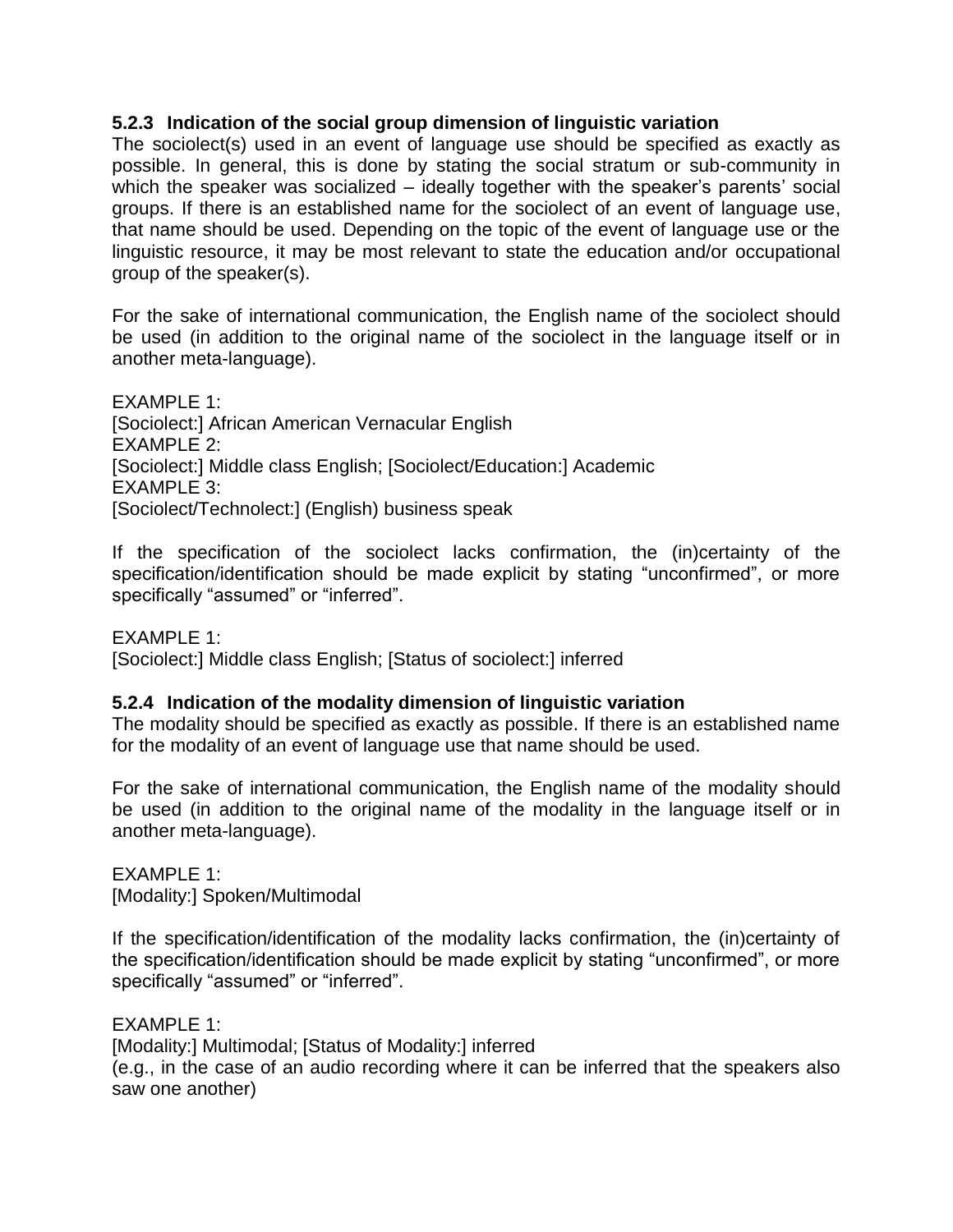In the case of more than one modality represented in a given Language resource, they should all be stated together with the indication of primary and secondary modality, if possible or useful.

EXAMPLE 1: [Modality/primary:] Written; [Modality/secondary:] Spoken (e.g., in the case of a written text read aloud) EXAMPLE 2: [Modality/primary:] Spoken; [Modality/secondary:] Written (e.g., in the case of a transcript of a dialogue)

Sometimes written communication events are transcribed into a different writing system that the original writing system of the language variety. Frequently non-written language varieties are transcribed. For this transcription different writing systems and different transcription conventions may be applied. For the identification of regular writing systems the international standard ISO 15924:2004*, Information and documentation — Codes for the representation of names of scripts* shall apply.

For different transcription conventions the name of the given transcription system should be used. For the sake of international communication, the English name of the transcription system of a given modality should be used (in addition to the original name of the transcription).

If the specification/identification of the modality dimension of language variety  $-$  or of its transcription systems – lacks confirmation, the (in)certainty of the specification should be made explicit by stating "unconfirmed", or more specifically "assumed" or "inferred".

### **5.2.5 Indication of the situation dimension of linguistic variation**

The register (degree of formality, type of situation) should be specified as exactly as possible. If there is an established name for the register of an event of language use that name should be used.

For the sake of international communication, the English name of the modality should be used (in addition to the original name of the modality in the language itself or in another meta-language).

EXAMPLE 1: [Register:] Informal, [Register/Context:] Familiar EXAMPLE 2: [Register:] Neutral; [Register/Addressee:] Child-directed speech

If the specification/identification of the register lacks confirmation, the (in)certainty of the specification/identification should be made explicit by stating "unconfirmed", or more specifically "assumed" or "inferred".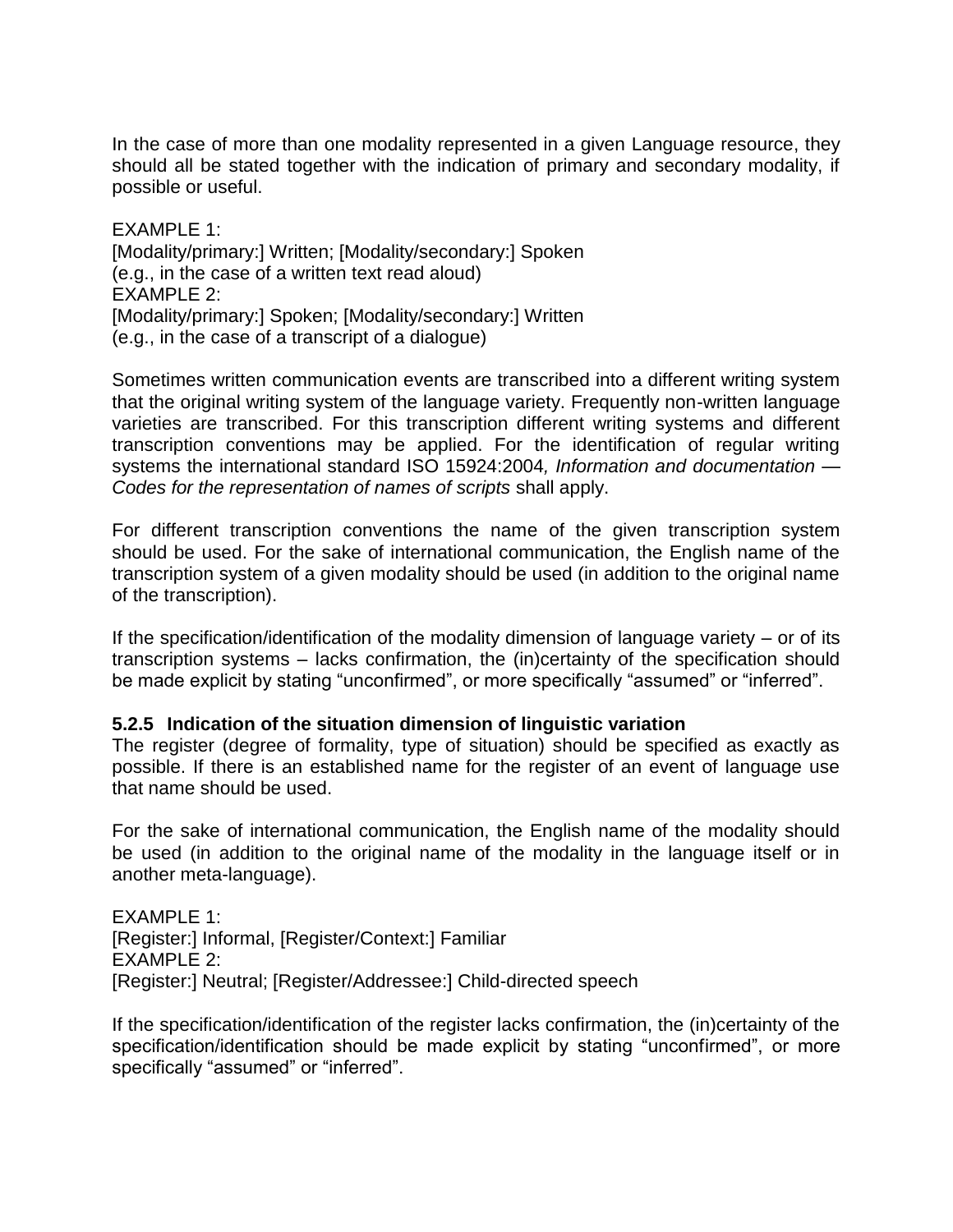EXAMPLE 1: [Register:] Formal; [Status of Modality:] inferred

### **5.2.6 Indication of the person dimension of linguistic variation**

The personal variety should be specified by identifying the speaker, if known.

This is usually covered by other parts of the formal description of language resources (i.e. metatada categories). In case that this is not the case, it can be done as part of the framework of this standard.

EXAMPLE 1: [Person:] John Doe

If the specification/identification of the person lacks confirmation, the (in)certainty of the specification/identification should be made explicit by stating "unconfirmed", or more specifically "assumed" or "inferred".

EXAMPLE 1:

[Person:] John Doe; [Status of Person:] assumed

### **5.2.7 Indication of the proficiency dimension of linguistic variation**

The proficiency (type of language acquisition process and stage of learning) should be specified as exactly as possible. If there is an established name for the proficiency of an event of language use that name should be used.

For the sake of international communication, the English name of the modality should be used (in addition to the original name of the modality in the language itself or in another meta-language).

EXAMPLE 1: [Acquisition:] Second language acquisition; [Proficiency:] Beginner EXAMPLE 2: [Acquisition:] First language acquisition; [Proficiency:] Two-word-stage

If the specification/identification of the stage of language learning lacks confirmation, the (in)certainty of the specification/identification should be made explicit by stating "unconfirmed", or more specifically "assumed" or "inferred".

### EXAMPLE 1:

[Acquisition:] Second language acquisition; [Acquisition/Context:] School; [Proficiency:] Intermediate; [Status of proficiency:] inferred

### **5.2.8 Indication of the performance peculiarity dimension of linguistic variation**

The performance peculiarity dimension of linguistic variation should be specified as exactly as possible. If there is an established name for the performance peculiarity or communication disorder of an event of language use that name should be used.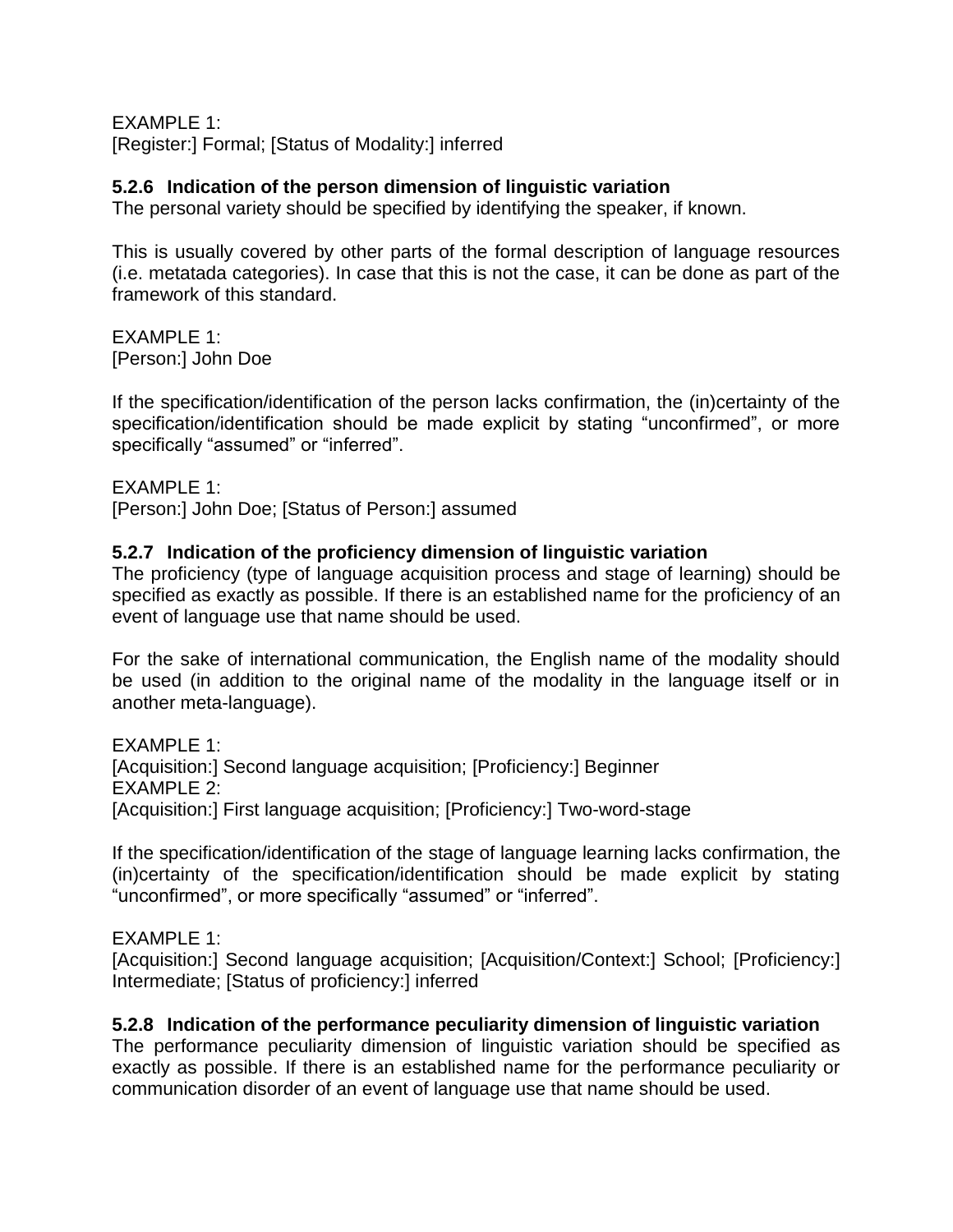For the sake of international communication, the English name of the performance peculiarity or communication disorder should be used (in addition to the original name of the performance peculiarity).

EXAMPLE 1: [Particularity:] stutter EXAMPLE 2: [Particularity:]

If the specification/identification of the performance peculiarity or communication disorder of an individual speaker's variety lacks confirmation, the (in)certainty of the specification/identification should be made explicit by stating "unconfirmed", or more specifically "assumed" or "inferred".

EXAMPLE 1: [Particularity:] lexical disorder; [Status of particularity:] assumed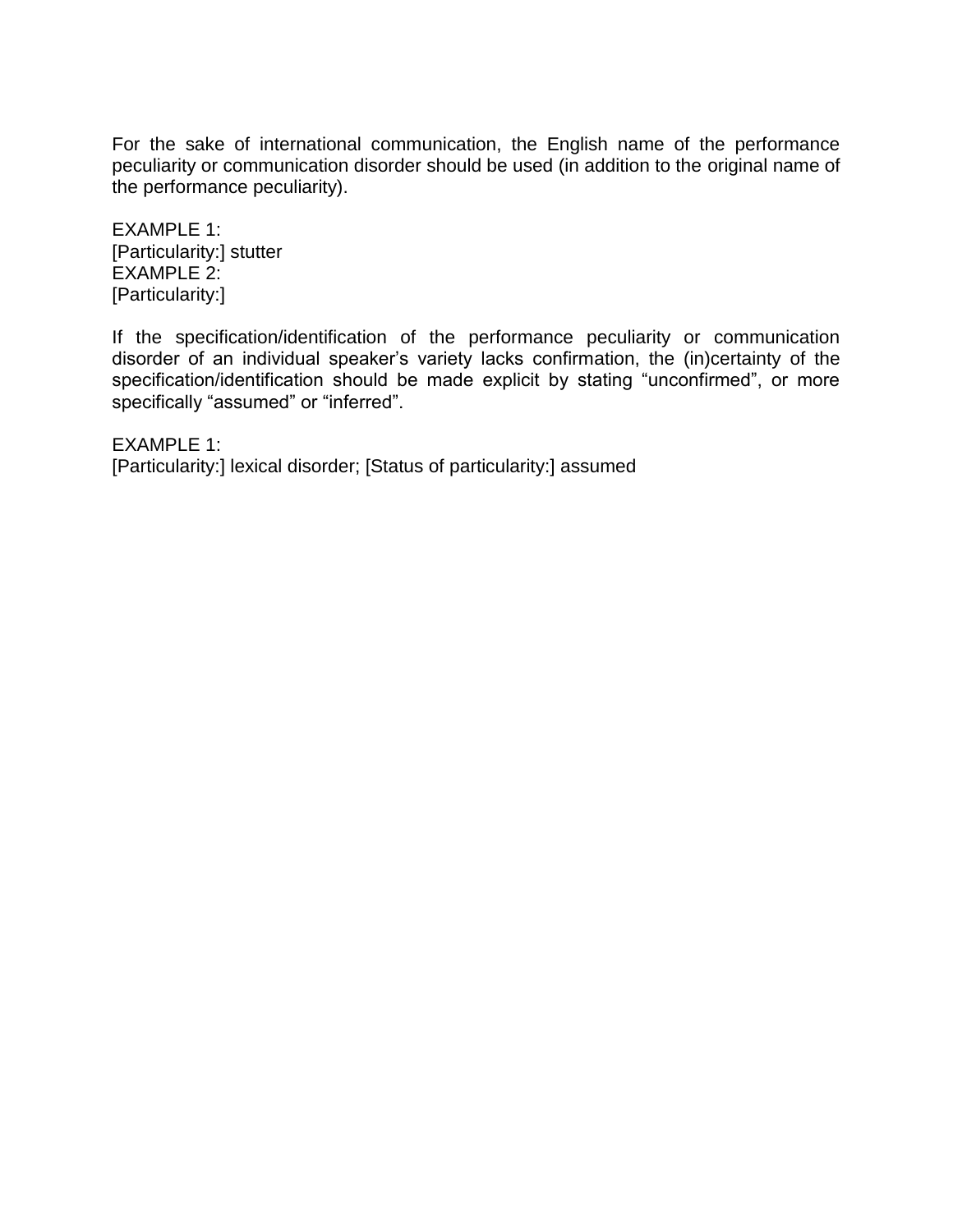### ANNEX A

### **Recommendation on software and content development principles 2010**

Formulated at the ICCHP 2010<sup>4</sup> and endorsed by ISO/TC 37 and other technical committees

### *Purpose*

This recommendation addresses decision makers in public as well as private frameworks, software developers, the content industry and developers of pertinent standards. Its purpose is to make aware that multilinguality, multimodality, eInclusion and eAccessibility need to be considered from the outset in software and content development, in order to avoid the need for additional or remedial engineering or redesign at the time of adaptation, which tend to be very costly and often prove to be impossible.

### *Background*

In software development, globalization<sup>1</sup>, localization<sup>2</sup> and internationalization<sup>3</sup> have a particular meaning and application. In software localization they have been recognized as interdependent and of high importance from a strategic level down to the level of data modelling and content interoperability.

In 2005 the Management Group of the ITU-ISO-IEC-UN/ECE Memorandum of Understanding on eBusiness standardization adopted a statement (MoU/MG N0221), which defines as basic requirements for the development of fundamental methodology standards concerning semantic interoperability the fitness for

- multilinguality (covering also cultural diversity),
- multimodality and multimedia,
- eInclusion and eAccessibility,
- multi-channel presentations,

which have to be considered at the earliest stage of

- the software design process, and
- data modelling (including the definition of metadata),

and hereafter throughout all the iterative development cycles.

The above requirements are a prerequisite for global content integration and aggregation as well as content interoperability. Content interoperability is the capability of content to be combined with or embedded in other (types of) content items and to be extensively re-used as well as re-purposed for other kinds of eApplications. In order to achieve this capability, software must support these requirements from the outset. The same applies to the methods and tools of content management – including web content management.

### Recommendation

Software should be developed and data models for content prepared in compliance with the above-mentioned requirements to facilitate the adaptation to different languages and cultures (localization) or new applications (re-purposing), the personalization for different individual preferences or needs, including those of persons with disabilities. These requirements should also be referenced in all pertinent standards.